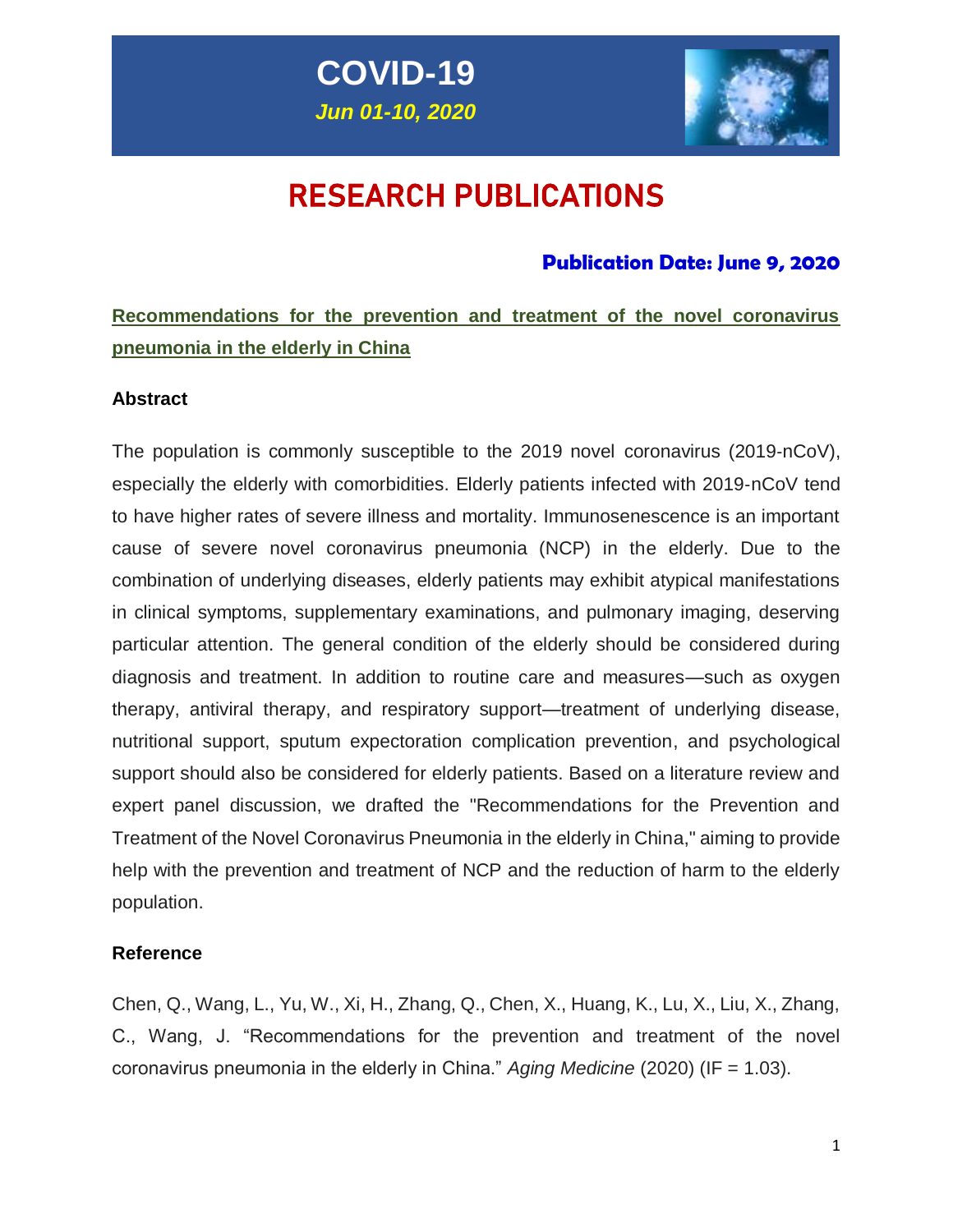### **Expansion of myeloid-derived suppressor cells in patients with severe coronavirus disease (COVID-19)**

### **Abstract**

SARS-CoV-2 is associated with a 3.4% mortality rate in patients with severe disease. The pathogenesis of severe cases remains unknown. We performed an in-depth prospective analysis of immune and inflammation markers in two patients with severe COVID-19 disease from presentation to convalescence. Peripheral blood from 18 SARS-CoV-2 infected patients, 9 with severe and 9 with mild COVID-19 disease, was obtained at admission and analyzed for T-cell activation profile, myeloid-derived suppressor cells (MDSCs) and cytokine profiles. MDSC functionality was tested in vitro. In four severe and in four mild patients, a longitudinal analysis was performed daily from the day of admission to the early convalescent phase. Early after admission severe patients showed neutrophilia, lymphopenia, increase in effector T cells, a persisting higher expression of CD95 on T cells, higher serum concentration of IL-6 and TGF-β, and a cytotoxic profile of NK and T cells compared with mild patients, suggesting a highly engaged immune response. Massive expansion of MDSCs was observed, up to 90% of total circulating mononuclear cells in patients with severe disease, and up to 25% in the patients with mild disease; the frequency decreasing with recovery. MDSCs suppressed T-cell functions, dampening excessive immune response. MDSCs decline at convalescent phase was associated to a reduction in TGF-β and to an increase of inflammatory cytokines in plasma samples. Substantial expansion of suppressor cells is seen in patients with severe COVID-19. Further studies are required to define their roles in reducing the excessive activation/inflammation, protection, influencing disease progression, potential to serve as biomarkers of disease severity, and new targets for immune and host-directed therapeutic approaches.

### **Reference**

Agrati, C., Sacchi, A., Bordoni, V. *et al.* Expansion of myeloid-derived suppressor cells in patients with severe coronavirus disease (COVID-19). Cell Death and Differentiation (2020) (IF 8.086).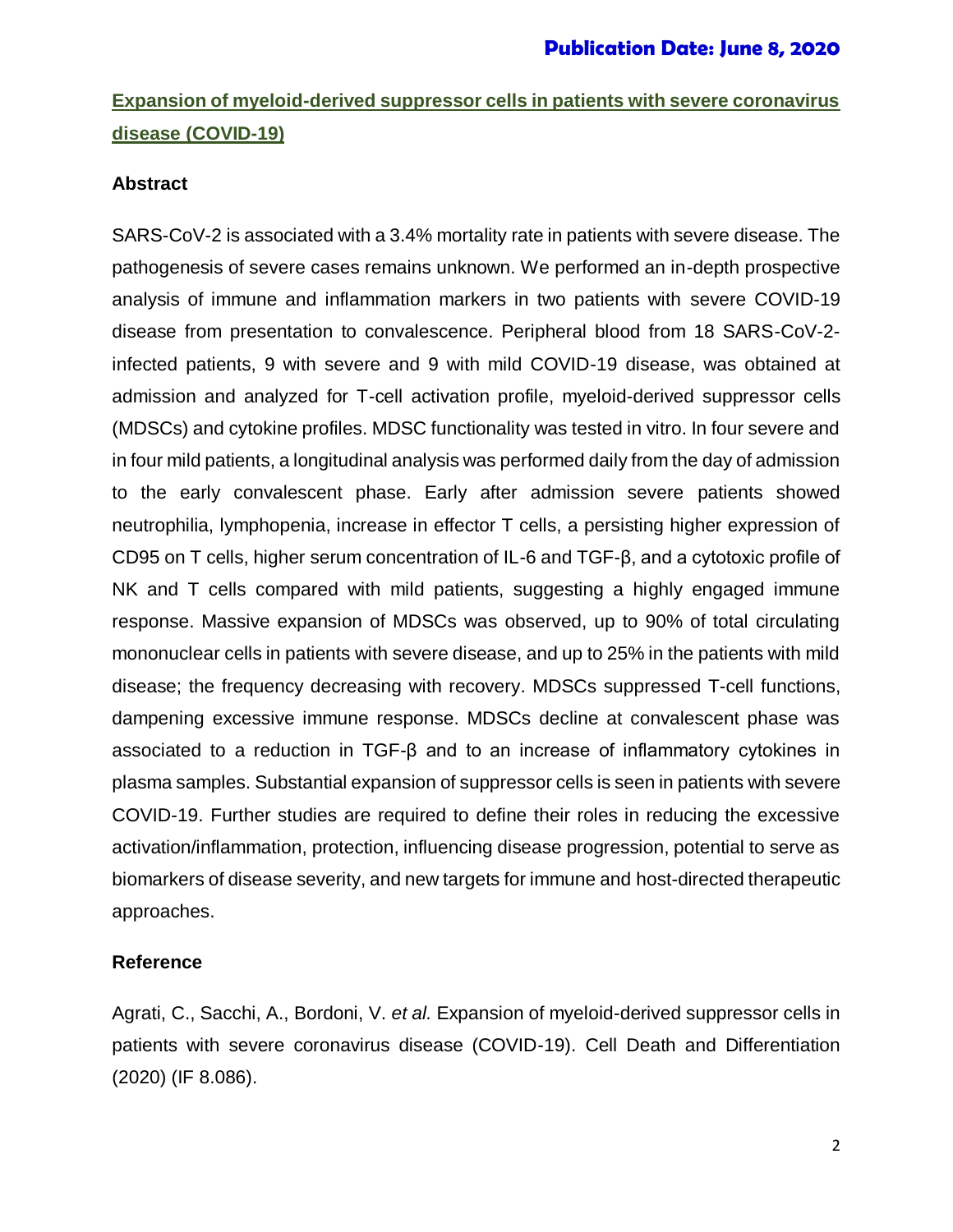## **A single-cell atlas of the peripheral immune response in patients with severe COVID-19**

### **Abstract**

There is an urgent need to better understand the pathophysiology of Coronavirus disease 2019 (COVID-19), the global pandemic caused by SARS-CoV-2, which has infected more than three million people worldwide. Approximately 20% of patients with COVID-19 develop severe disease and 5% of patients require intensive care. Severe disease has been associated with changes in peripheral immune activity, including increased levels of pro-inflammatory cytokines that may be produced by a subset of inflammatory monocytes, lymphopenia and T cell exhaustion. To elucidate pathways in peripheral immune cells that might lead to immunopathology or protective immunity in severe COVID-19, we applied single-cell RNA sequencing (scRNA-seq) to profile peripheral blood mononuclear cells (PBMCs) from seven patients hospitalized for COVID-19, four of whom had acute respiratory distress syndrome, and six healthy controls. We identify reconfiguration of peripheral immune cell phenotype in COVID-19, including a heterogeneous interferon-stimulated gene signature, HLA class II downregulation and a developing neutrophil population that appears closely related to plasmablasts appearing in patients with acute respiratory failure requiring mechanical ventilation. Importantly, we found that peripheral monocytes and lymphocytes do not express substantial amounts of pro-inflammatory cytokines. Collectively, we provide a cell atlas of the peripheral immune response to severe COVID-19.

### **Reference**

Wilk, Aaron J., Arjun Rustagi, Nancy Q. Zhao, Jonasel Roque, Giovanny J. Martinez-Colon, Julia L. McKechnie, Geoffrey T. Ivison et al. "A single-cell atlas of the peripheral immune response to severe COVID-19." *Med Rxiv* (2020) (IF= 30.641).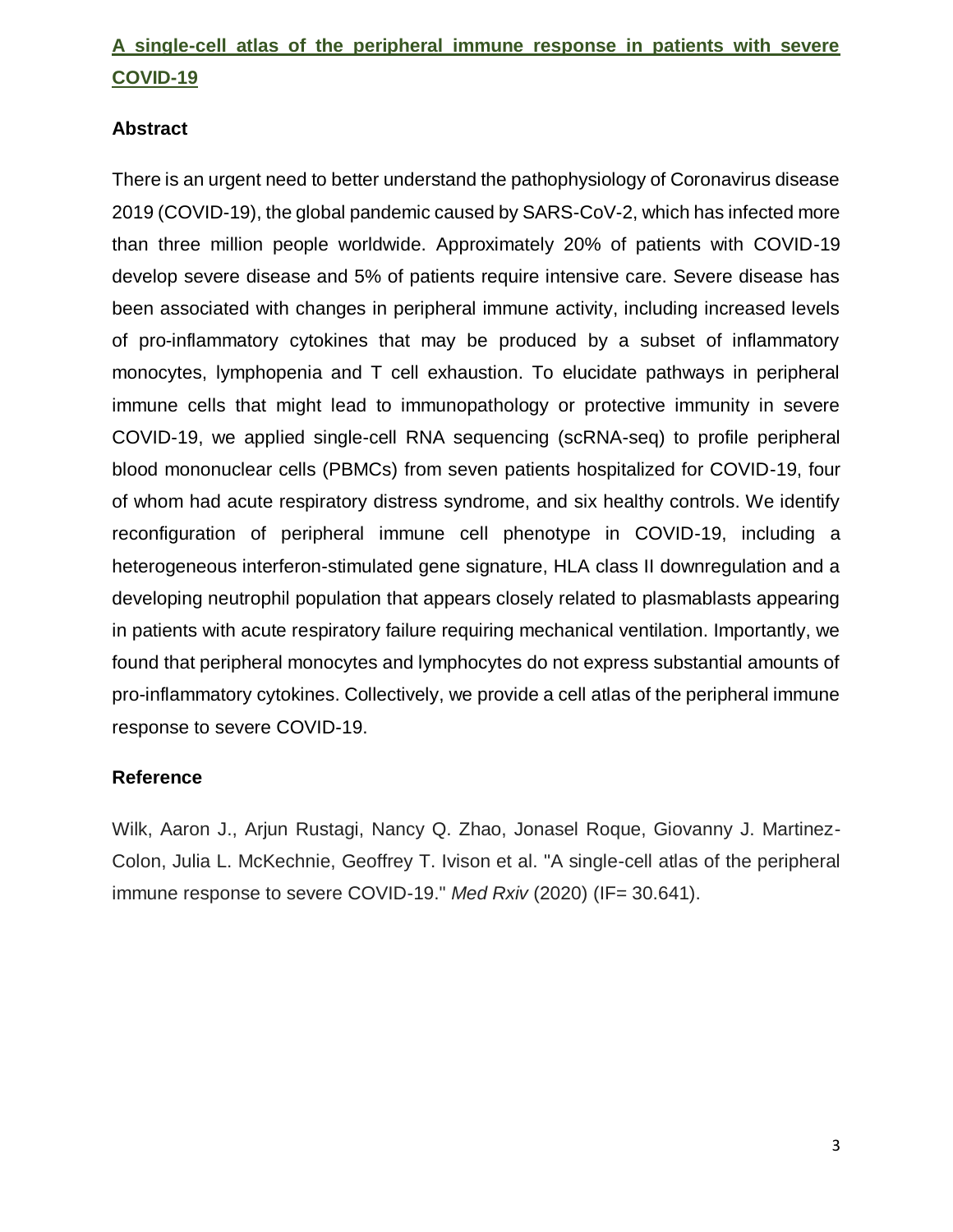# **Family Therapy and COVID**‐**19: International Reflections during the Pandemic from Systemic Therapists across the Globe**

### **Abstract**

The COVID‐19 pandemic has convulsed human communities across the globe like no previous event in history. Family therapists, paradoxically, given the core of their work is with systems, are also experiencing upheaval in professional and personal lives, trying to work amidst a society in chaos. This paper offers a collection of reflections by systemic and family therapists from diverse cultures and contexts penned in the midst of the pandemic. The main intention in distilling these narratives is to preserve the 'cultural diversity' and 'ecological position' of the contributors, guided by phenomenology, cultural ecology, and systemic worldviews of 'experiencing.' The second intention is to 'unite' promoting solidarity in this isolating situation by bringing each story together, creating its own metaphor of a family: united, connected, stronger. As a cross-cultural family practitioner, with a strong mission for collaboration, the lead author acknowledges the importance of Context – the nation and location of the experience; Culture – the manner in which culture impacts on experience; Collaboration – enhancing partnership, enriching knowledge, and mapping the journey's direction; and Connectedness – combating isolation while enhancing unity. Since the key transmission of culture is through language, raw reflections were sought initially in the practitioners' own language, which were translated for an English‐speaking readership. These narratives are honest and rich descriptions of the authors' lived experiences, diverse and distinctive. The contributors trust colleagues will find these reflections helpful, validating and acknowledging the challenges of this unique period in history.

### **Reference**

Amorin‐Woods, D., Fraenkel, P., Mosconi, A., Nisse, M., Munoz, S. " Family Therapy and COVID‐19: International Reflections during the Pandemic from Systemic Therapists across the Globe." *Aust. N. Z. J. Fam. Ther.* (2020) (IF 0.575).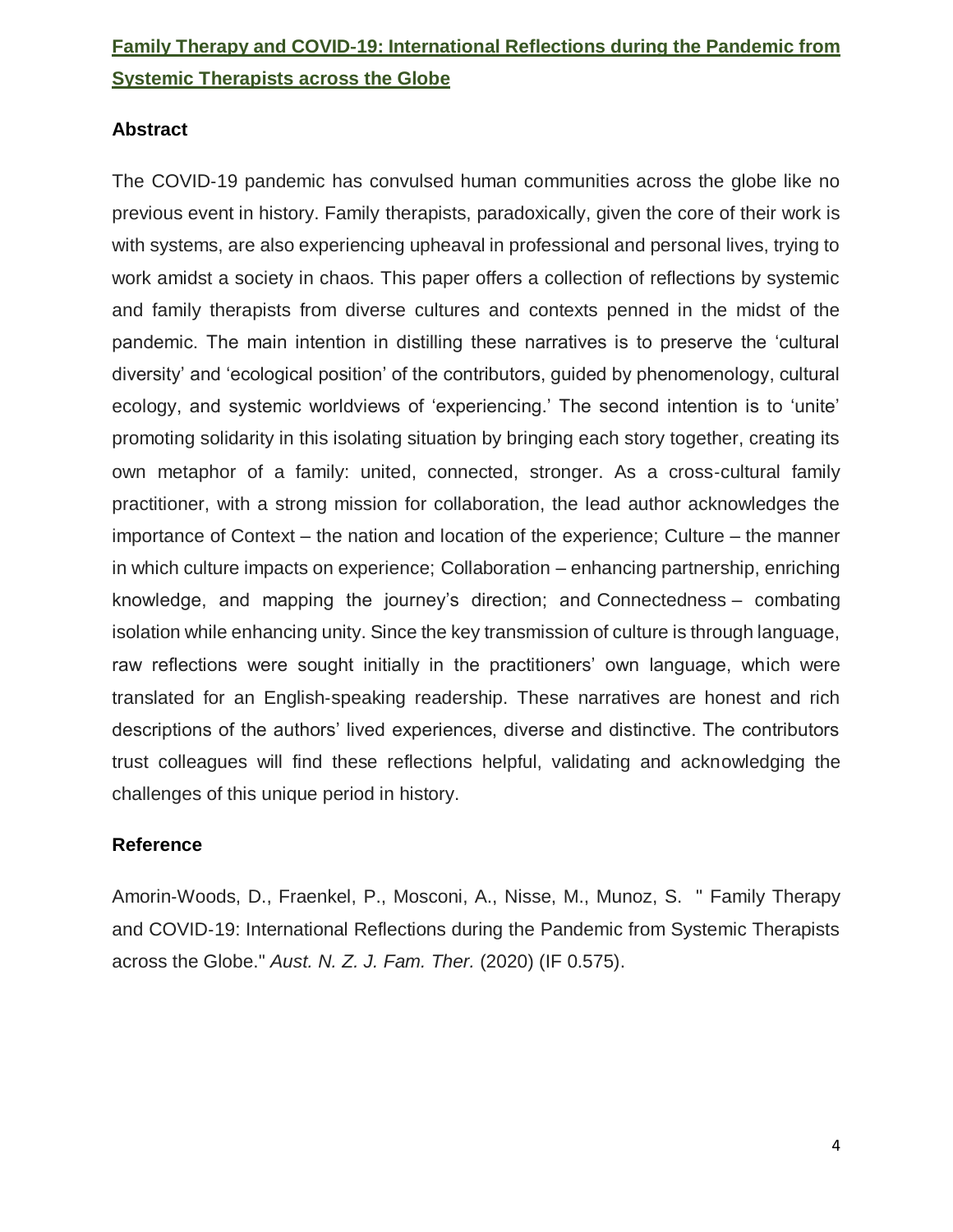# **Seroprevalence of immunoglobulin M and G antibodies against SARS-CoV-2 in China**

### **Abstract**

Detection of asymptomatic or subclinical novel human coronavirus SARS-CoV-2 infection is critical for understanding the overall prevalence and infection potential of COVID-19. To estimate the cumulative prevalence of SARS-CoV-2 infection in China, we evaluated the host serologic response, measured by the levels of immunoglobulins M and G in 17,368 individuals, in the city of Wuhan, the epicenter of the COVID-19 pandemic in China, and geographic regions in the country, during the period from 9 March 2020 to 10 April 2020. In our cohorts, the seropositivity in Wuhan varied between 3.2% and 3.8% in different subcohorts. Seroposivity progressively decreased in other cities as the distance to the epicenter increased. Patients who visited a hospital for maintenance hemodialysis and healthcare workers also had a higher seroprevalence of 3.3% (51 of 1,542, 2.5–4.3%, 95% confidence interval (CI)) and 1.8% (81 of 4,384, 1.5–2.3%, 95% CI), respectively. More studies are needed to determine whether these results are generalizable to other populations and geographic locations, as well as to determine at what rate seroprevalence is increasing with the progress of the COVID-19 pandemic. Serologic surveillance has the potential to provide a more faithful cumulative viral attack rate for the first season of this novel SARS-CoV-2 infection.

### **Reference**

Xu, X., Sun, J., Nie, S. *et al.* Seroprevalence of immunoglobulin M and G antibodies against SARS-CoV-2 in China. Nature Medicine (2020) (IF 30.641).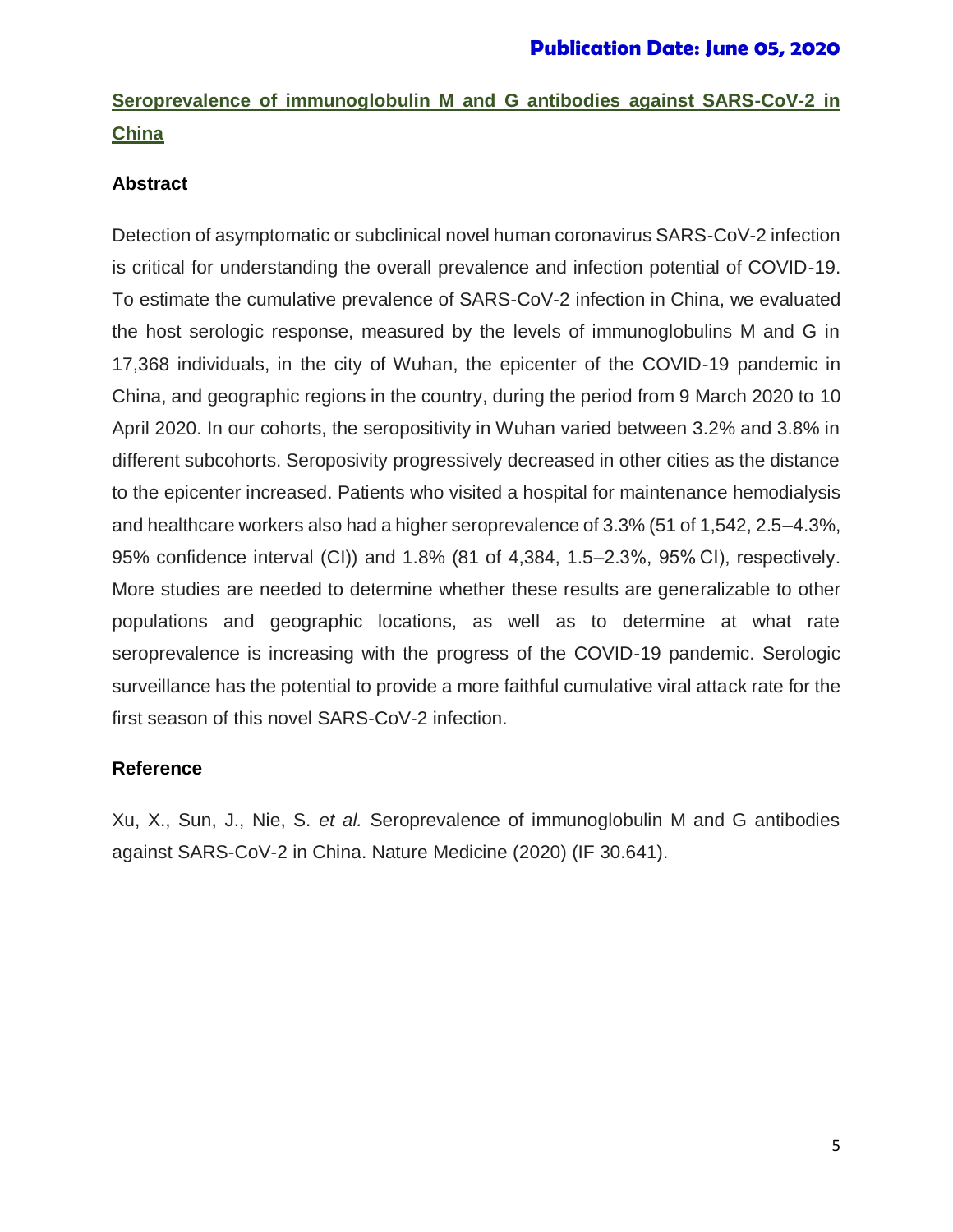# **Rheumatic diseases during pregnancy and SARS**‐**CoV**‐**2: An appeal for medication adherence**

### **Abstract**

The coronavirus disease 2019 (COVID‐19) pandemic, caused by a novel coronavirus (SARS‐CoV‐2), has raised concerns among physicians and their patients with rheumatic diseases (RDs) as the risk of infection was believed to be increased due to altered immune system activity that is typical of RDs and possibly worsened by glucocorticoids and immunosuppressive drugs. An appeal for adherence to therapy was shared among rheumatologists, but special attention should be paid to pregnant women who suffer from RDs.

### **Reference**

Scioscia, Marco, Emanuela Praino, and Crescenzio Scioscia. "Rheumatic diseases during pregnancy and SARS‐CoV‐2: An appeal for medication adherence." *International Journal of Gynecology and Obstetrics* (2020) (IF 1.67).

# **Effects of non-pharmaceutical interventions on COVID-19 cases, deaths, and demand for hospital services in the UK: a modelling study**

### **Abstract**

*Background:* Non-pharmaceutical interventions have been implemented to reduce transmission of severe acute respiratory syndrome coronavirus 2 (SARS-CoV-2) in the UK. Projecting the size of an unmitigated epidemic and the potential effect of different control measures has been crucial to support evidence-based policy making during the early stages of the epidemic. This study assesses the potential impact of different control measures for mitigating the burden of COVID-19 in the UK.

*Methods:* We used a stochastic age-structured transmission model to explore a range of intervention scenarios, tracking 66·4 million people aggregated to 186 county-level administrative units in England, Wales, Scotland, and Northern Ireland. The four base interventions modelled were school closures, physical distancing, shielding of people aged 70 years or older, and self-isolation of symptomatic cases. We also modelled the combination of these interventions, as well as a programme of intensive interventions with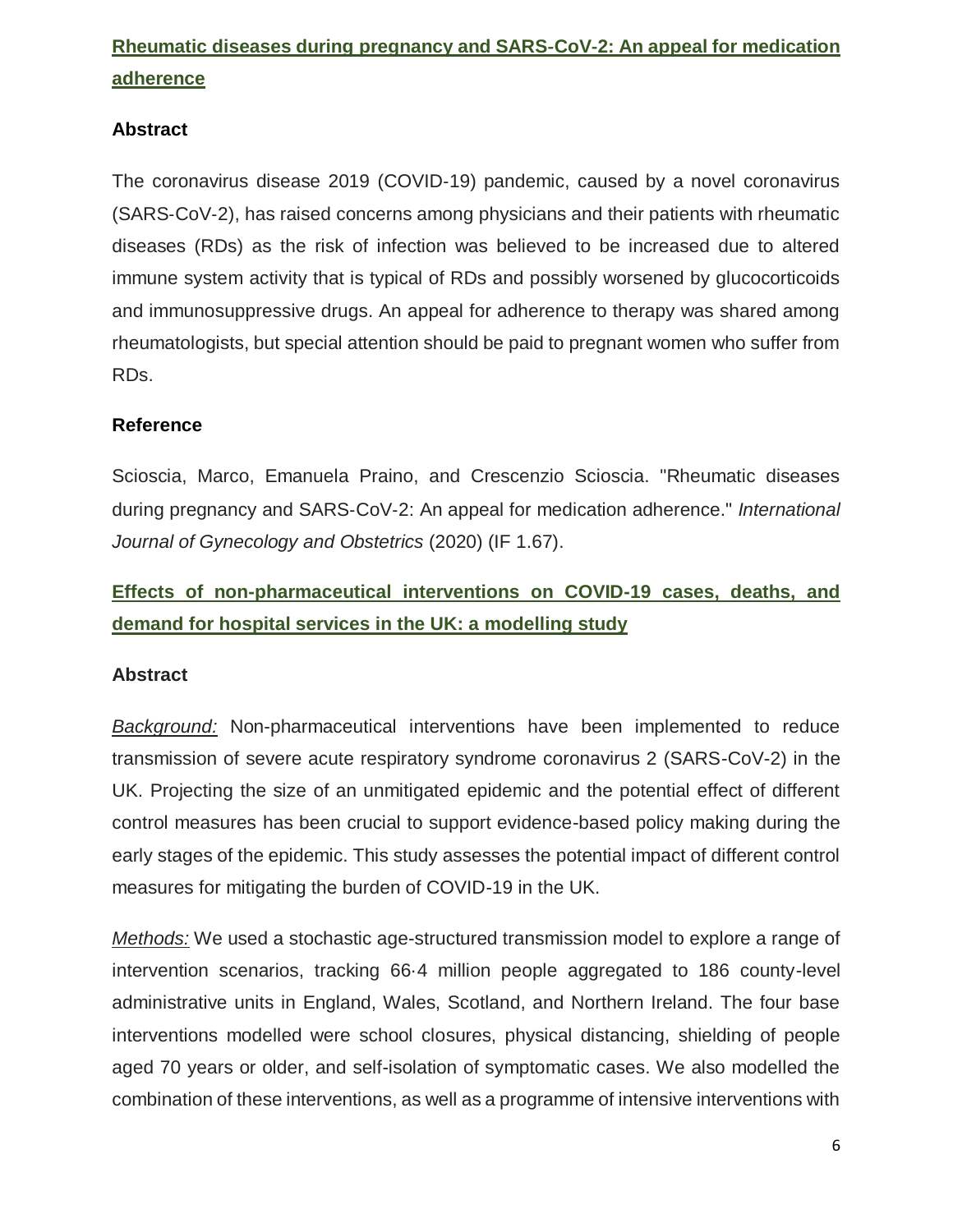phased lockdown-type restrictions that substantially limited contacts outside of the home for repeated periods. We simulated different triggers for the introduction of interventions, and estimated the impact of varying adherence to interventions across counties. For each scenario, we projected estimated new cases over time, patients requiring inpatient and critical care (i.e., admission to the intensive care units [ICU]) treatment, and deaths, and compared the effect of each intervention on the basic reproduction number, R0.

*Findings:* We projected a median unmitigated burden of 23 million (95% prediction interval 13–30) clinical cases and 350 000 deaths (170 000–480 000) due to COVID-19 in the UK by December, 2021. We found that the four base interventions were each likely to decrease R0, but not sufficiently to prevent ICU demand from exceeding health service capacity. The combined intervention was more effective at reducing R0, but only lockdown periods were sufficient to bring R0 near or below 1; the most stringent lockdown scenario resulted in a projected 120 000 cases (46 000–700 000) and 50 000 deaths (9300–160 000). Intensive interventions with lockdown periods would need to be in place for a large proportion of the coming year to prevent health-care demand exceeding availability.

*Interpretation:* The characteristics of SARS-CoV-2 mean that extreme measures are probably required to bring the epidemic under control and to prevent very large numbers of deaths and an excess of demand on hospital beds, especially those in ICUs.

### **Reference**

Davies, Nicholas G., Adam J. Kucharski, Rosalind M. Eggo, Amy Gimma, W. John Edmunds, Thibaut Jombart, Kathleen O'Reilly et al. "Effects of non-pharmaceutical interventions on COVID-19 cases, deaths, and demand for hospital services in the UK: a modelling study." The Lancet Public Health (2020) (IF 11.6).

**Management of primary hepatic malignancies during the COVID-19 pandemic: recommendations for risk mitigation from a multidisciplinary perspective**

### **Abstract**

Around the world, recommendations for cancer treatment are being adapted in real time in response to the pandemic of COVID-19. We, as a multidisciplinary team, reviewed the standard management options, according to the Barcelona Clinic Liver Cancer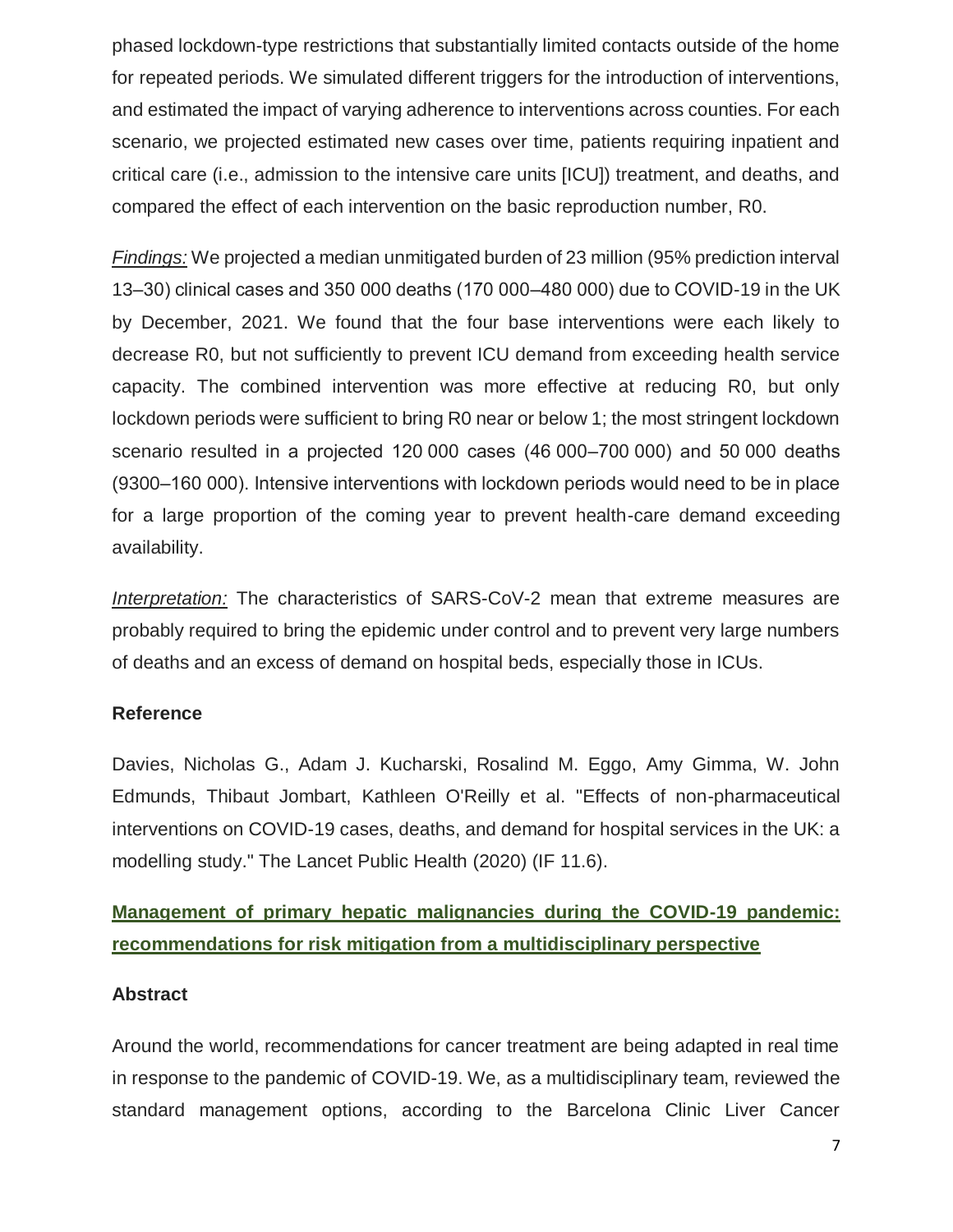classification system, for hepatocellular carcinoma. We propose treatment recommendations related to COVID-19 for the different stages of hepatocellular carcinoma (ie, 0, A, B, and C), specifically in relation to surgery, locoregional therapies, and systemic therapy. We suggest potential strategies to modify risk during the pandemic and aid multidisciplinary treatment decision making. We also review the multidisciplinary management of intrahepatic cholangiocarcinoma as a potentially curable and incurable diagnosis in the setting of COVID-19.

#### **Reference**

Barry, Aisling, Smith Apisarnthanarax, Grainne M. O'Kane, Gonzalo Sapisochin, Robert Beecroft, Riad Salem, Sang Min Yoon et al. "Management of primary hepatic malignancies during the COVID-19 pandemic: recommendations for risk mitigation from a multidisciplinary perspective." The Lancet Gastroenterology and Hepatology (2020) (IF 12·856).

### **Publication Date: June 03, 2020**

### **The impact of ethnicity on clinical outcomes in COVID-19: A systematic review**

#### **Abstract**

*Background*: The relationship between ethnicity and COVID-19 is uncertain. We performed a systematic review to assess whether ethnicity has been reported in patients with COVID-19 and its relation to clinical outcomes.

*Methods*: We searched EMBASE, MEDLINE, Cochrane Library and PROSPERO for English-language citations on ethnicity and COVID-19 (1st December 2019-15th May 2020). We also reviewed: COVID-19 articles in NEJM, Lancet, BMJ, JAMA, clinical trial protocols, grey literature, surveillance data and preprint articles on COVID-19 in MedRxiv to evaluate if the association between ethnicity and clinical outcomes were reported and what they showed.

*Findings:* Of 207 articles in the database search, five reported ethnicity; two reported no association between ethnicity and mortality. Of 690 articles identified from medical journals, 12 reported ethnicity; three reported no association between ethnicity and mortality. Of 209 preprints, 34 reported ethnicity – 13 found Black, Asian and Minority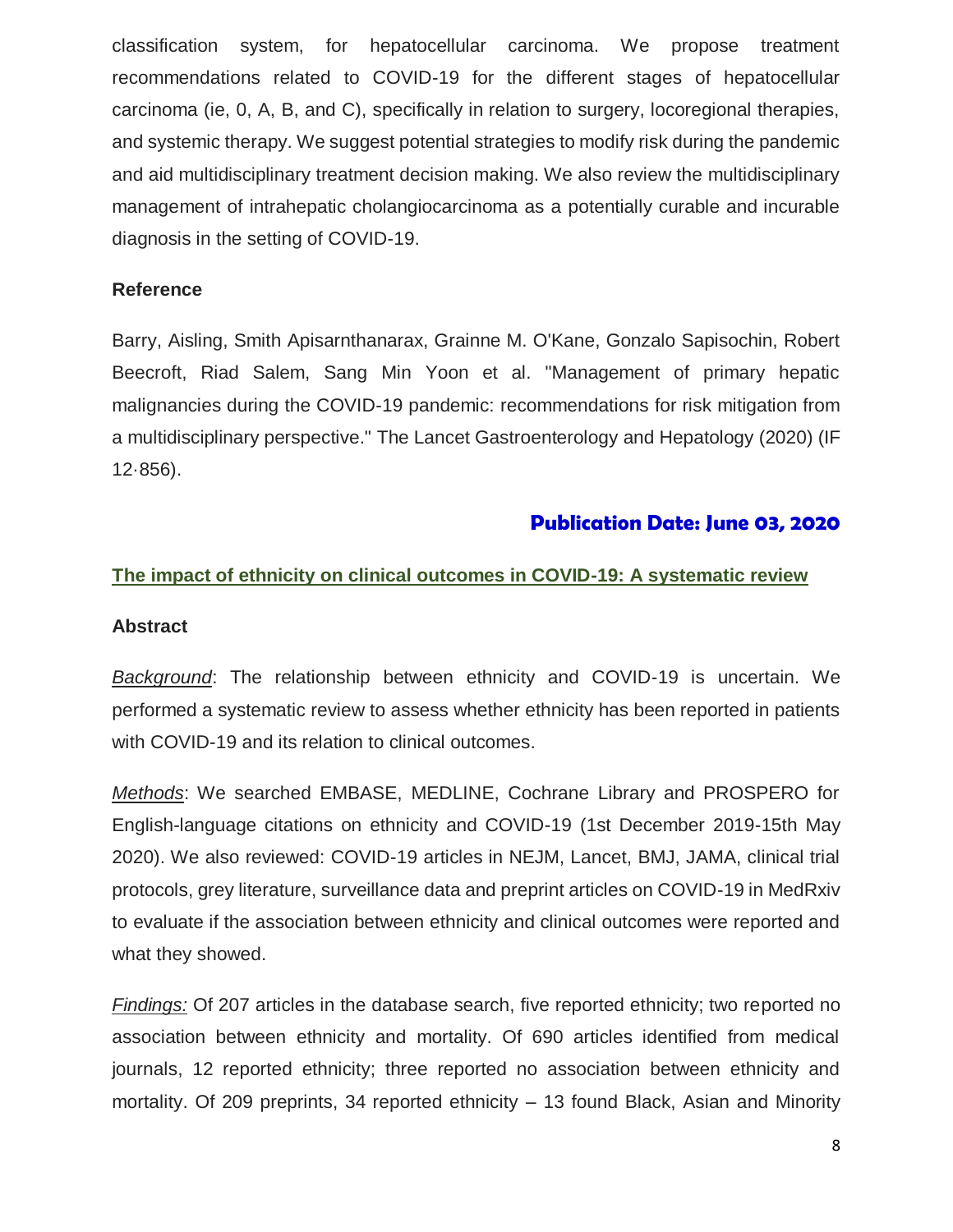Ethnic (BAME) individuals had an increased risk of infection with SARS-CoV-2 and 12 reported worse clinical outcomes, including ITU admission and mortality, in BAME patients compared to White patients. Of 12 grey literature reports, seven with original data reported poorer clinical outcomes in BAME groups compared to White groups.

*Interpretation*: Data on ethnicity in patients with COVID-19 in the published medical literature remains limited. However, emerging data from the grey literature and preprint articles suggest BAME individuals are at an increased risk of acquiring SARS-CoV-2 infection compared to White individuals and also worse clinical outcomes from COVID-19. Further work on the role of ethnicity in the current pandemic is of urgent public health importance.

### **Reference**

Pan, Daniel, Shirley Sze, Jatinder S. Minhas, Mansoor N. Bangash, Nilesh Pareek, Pip Divall, Caroline ML Williams et al. "The impact of ethnicity on clinical outcomes in COVID-19: A systematic review." E Clinical Medicine (2020): 100404.

### **Publication Date: June 01, 2020**

## **[Coronavirus Disease 2019 \(COVID-19\): Role of Chest CT in Diagnosis and](https://www.ncbi.nlm.nih.gov/pubmed/32130038)  [Management](https://www.ncbi.nlm.nih.gov/pubmed/32130038)**

### **Abstract**

*Objective:* The objective of our study was to determine the misdiagnosis rate of radiologists for coronavirus disease 2019 (COVID-19) and evaluate the performance of chest CT in the diagnosis and management of COVID-19. The CT features of COVID-19 are reported and compared with the CT features of other viruses to familiarize radiologists with possible CT patterns.

*Materials and Methods:* This study included the first 51 patients with a diagnosis of COVID-19 infection confirmed by nucleic acid testing (23 women and 28 men; age range, 26-83 years) and two patients with adenovirus (one woman and one man; ages, 58 and 66 years). We reviewed the clinical information, CT images, and corresponding image reports of these 53 patients. The CT images included images from 99 chest CT examinations, including initial and follow-up CT studies. We compared the image reports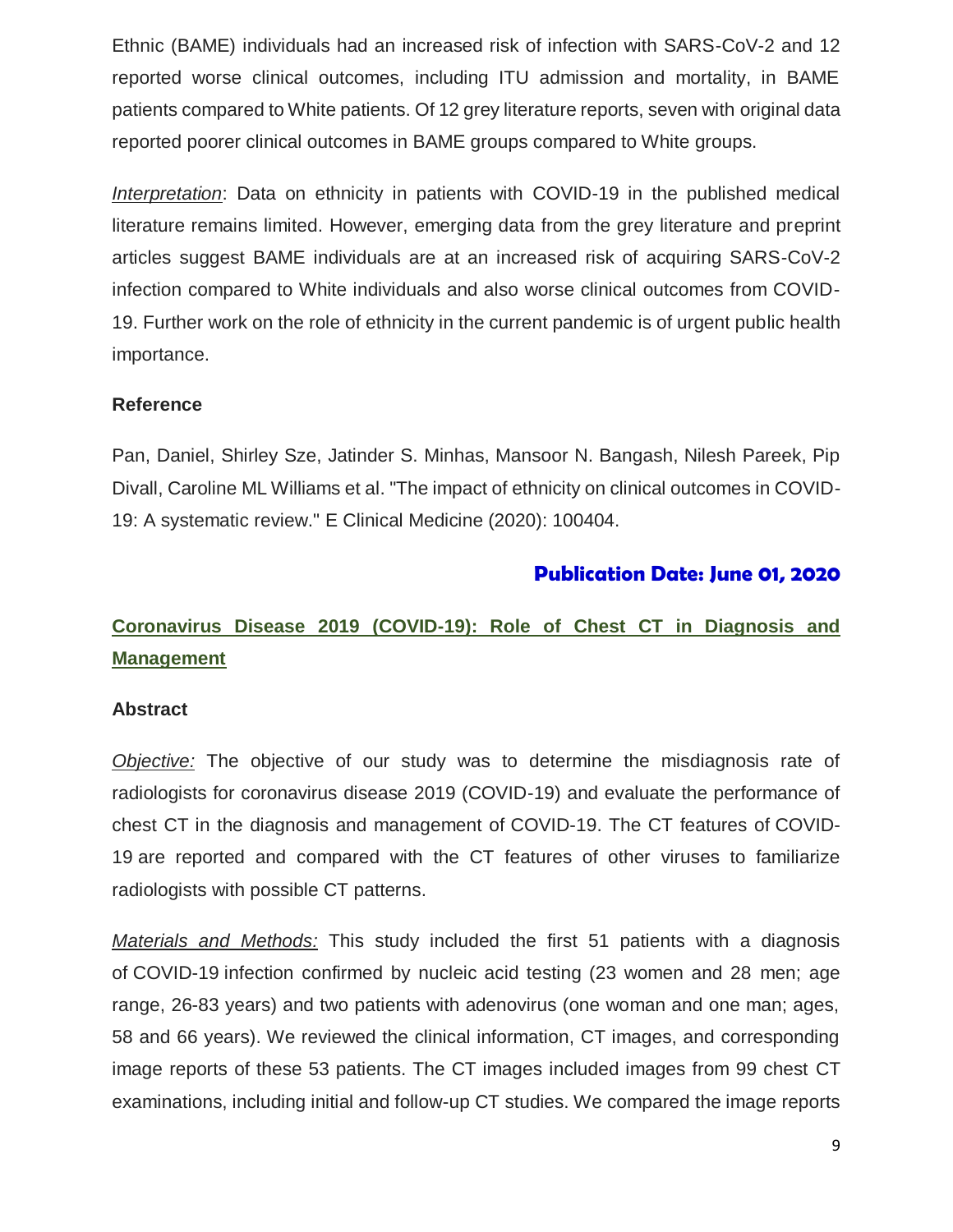of the initial CT study with the laboratory test results and identified CT patterns suggestive of viral infection.

*Results:* COVID-19 was misdiagnosed as a common infection at the initial CT study in two inpatients with underlying disease and COVID-19. Viral pneumonia was correctly diagnosed at the initial CT study in the remaining 49 patients with COVID-19 and two patients with adenovirus. These patients were isolated and obtained treatment. Groundglass opacities (GGOs) and consolidation with or without vascular enlargement, interlobular septal thickening, and air bronchogram sign are common CT features of COVID-19. The reversed halo' sign and pulmonary nodules with a halo sign are uncommon CT features. The CT findings of COVID-19 overlap with the CT findings of adenovirus infection. There are differences as well as similarities in the CT features of COVID-19 compared with those of the severe acute respiratory syndrome.

*Conclusion:* We found that chest CT had a low rate of missed diagnosis of COVID-19 (3.9%, 2/51) and may be useful as a standard method for the rapid diagnosis of COVID-19 to optimize the management of patients. However, CT is still limited for identifying specific viruses and distinguishing between viruses.

### **Reference**

Li, Yan, and Liming Xia. "Coronavirus disease 2019 (COVID-19): role of chest CT in diagnosis and management." American Journal of Roentgenology 214, no. 6 (2020): 1280-1286 (IF 3.19).

### **[Physical distancing, face masks, and eye protection to prevent person-to-person](https://www.thelancet.com/journals/lancet/article/PIIS0140-6736(20)31142-9/fulltext)  [transmission of SARS-CoV-2 and COVID-19: a systematic review and meta-analysis](https://www.thelancet.com/journals/lancet/article/PIIS0140-6736(20)31142-9/fulltext)**

### **Abstract**

*Background:* Severe acute respiratory syndrome coronavirus 2 (SARS-CoV-2) causes COVID-19 and is spread personto-person through close contact. We aimed to investigate the effects of physical distance, face masks, and eye protection on virus transmission in health-care and non-health-care (eg, community) settings.

*Methods:* We did a systematic review and meta-analysis to investigate the optimum distance for avoiding person-toperson virus transmission and to assess the use of face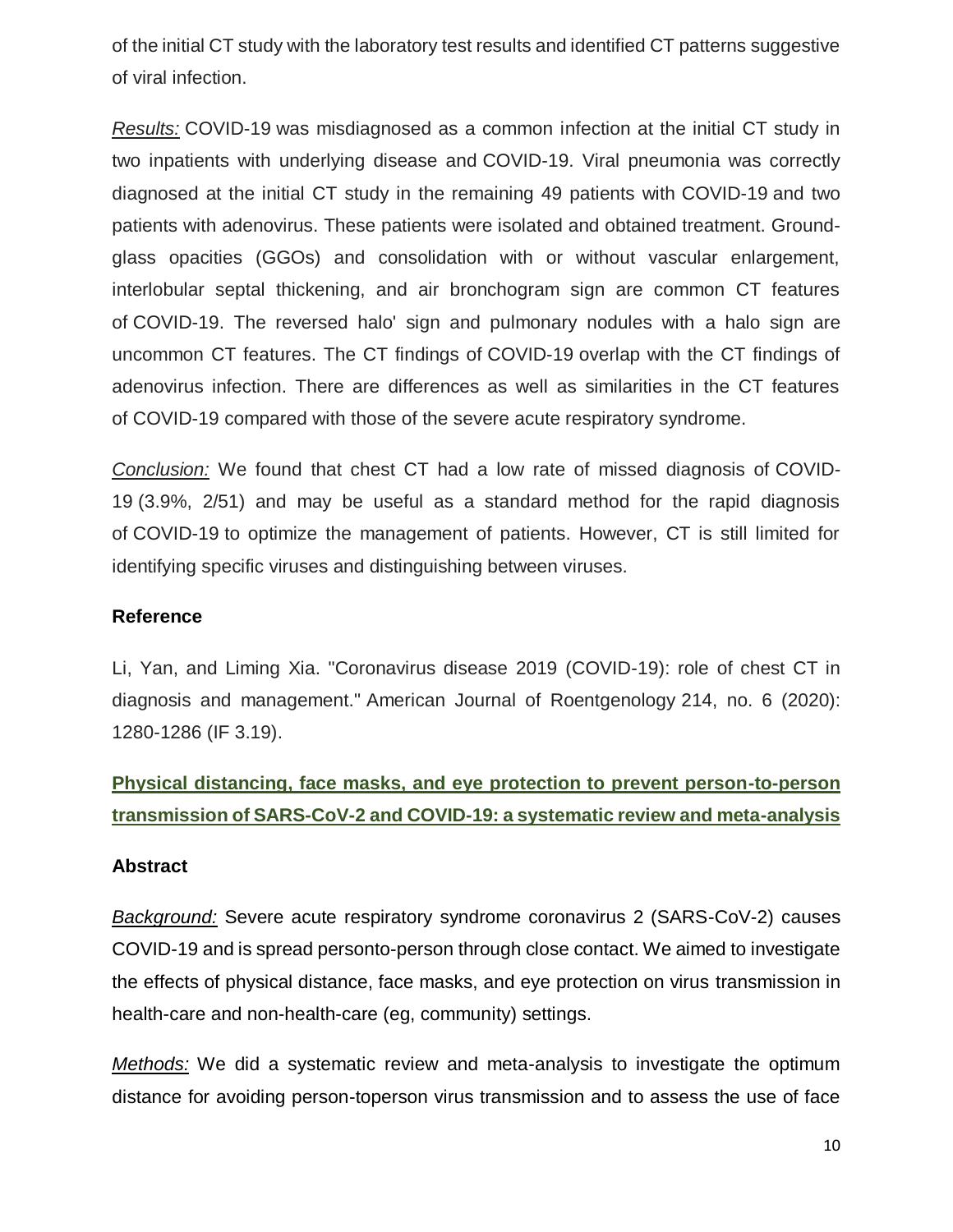masks and eye protection to prevent transmission of viruses. We obtained data for SARS-CoV-2 and the betacoronaviruses that cause severe acute respiratory syndrome, and Middle East respiratory syndrome from 21 standard WHO-specific and COVID-19-specific sources. We searched these data sources from database inception to May 3, 2020, with no restriction by language, for comparative studies and for contextual factors of acceptability, feasibility, resource use, and equity. We screened records, extracted data, and assessed risk of bias in duplicate. We did frequentist and Bayesian meta-analyses and random-effects metaregressions. We rated the certainty of evidence according to Cochrane methods and the GRADE approach. This study is registered with PROSPERO, CRD42020177047.

*Findings:* Our search identified 172 observational studies across 16 countries and six continents, with no randomised controlled trials and 44 relevant comparative studies in health-care and non-health-care settings (n=25697 patients). Transmission of viruses was lower with physical distancing of 1 m or more, compared with a distance of less than 1 m (n=10736, pooled adjusted odds ratio [aOR] 0·18, 95% CI 0·09 to 0·38; risk difference [RD] –10·2%, 95% CI –11·5 to –7·5; moderate certainty); protection was increased as distance was lengthened (change in relative risk [RR] 2·02 per m; pinteraction=0·041; moderate certainty). Face mask use could result in a large reduction in risk of infection (n=2647; aOR 0·15, 95% CI 0·07 to 0·34, RD –14·3%, –15·9 to –10·7; low certainty), with stronger associations with N95 or similar respirators compared with disposable surgical masks or similar (eg, reusable 12–16-layer cotton masks; pinteraction=0·090; posterior probability >95%, low certainty). Eye protection also was associated with less infection (n=3713; aOR 0·22, 95% CI 0·12 to 0·39, RD –10·6%, 95% CI –12·5 to –7·7; low certainty). Unadjusted studies and subgroup and sensitivity analyses showed similar findings.

*Interpretation:* The findings of this systematic review and meta-analysis support physical distancing of 1 m or more and provide quantitative estimates for models and contact tracing to inform policy. Optimum use of face masks, respirators, and eye protection in public and health-care settings should be informed by these findings and contextual factors. Robust randomised trials are needed to better inform the evidence for these interventions, but this systematic appraisal of currently best available evidence might inform interim guidance.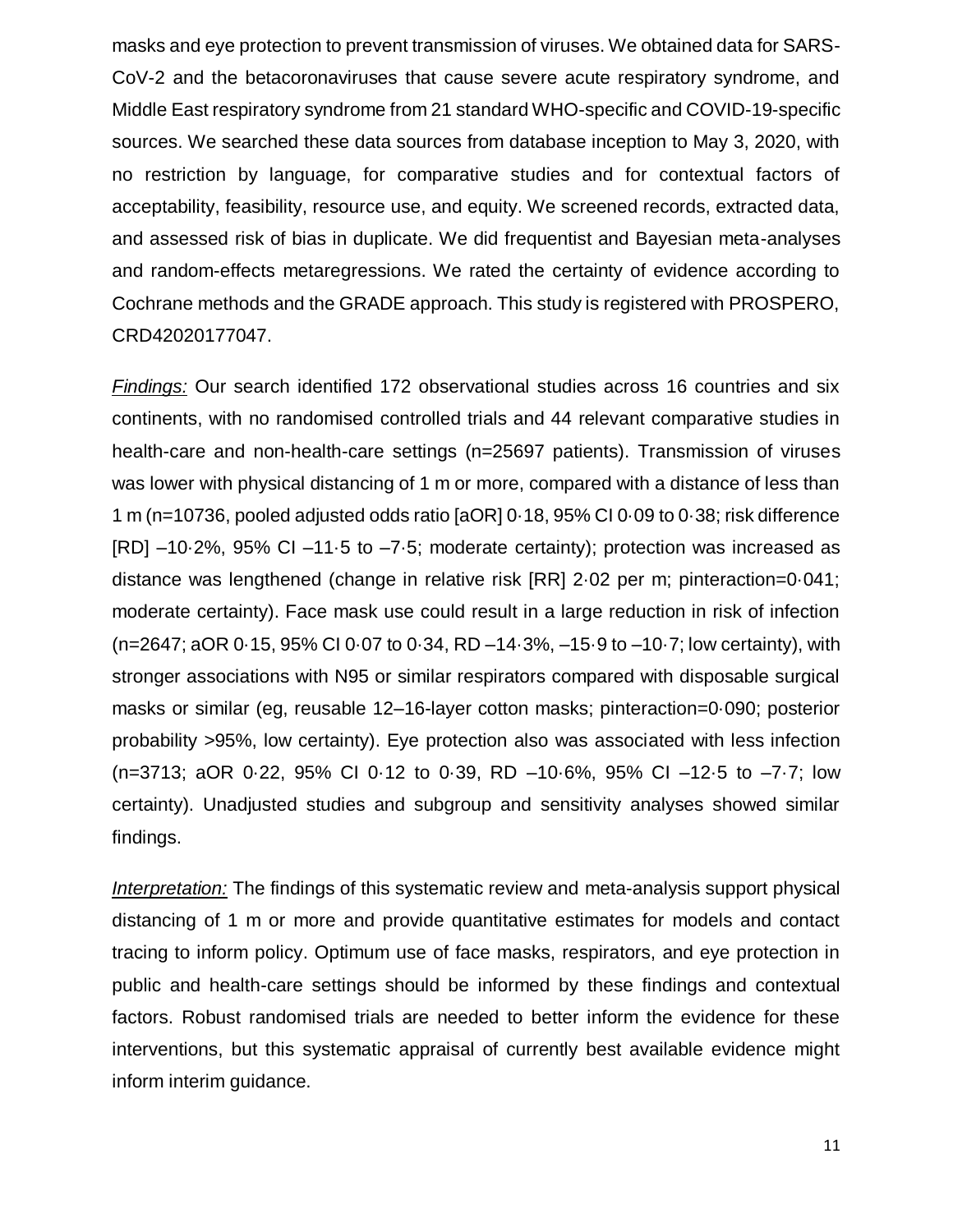### **Reference**

Chu, Derek K., Elie A. Akl, Stephanie Duda, Karla Solo, Sally Yaacoub, Holger J. Schünemann, Amena El-harakeh et al. "Physical distancing, face masks, and eye protection to prevent person-to-person transmission of SARS-CoV-2 and COVID-19: a systematic review and meta-analysis." *The Lancet* (2020) (IF 10.28).

### **Self-risk assessment for patients with rheumatic disease during the COVID-19 pandemic**

#### **Abstract**

The COVID-19 pandemic is the biggest challenge faced by health services worldwide for over a century. As the deadly capability of severe acute respiratory syndrome coronavirus 2 (SARS-CoV-2) became known, the UK Government and England's National Health Service (NHS) announced the need to identify individuals thought to be at a increased risk of developing severe manifestations of COVID-19, including patients receiving immunosuppressant therapies. The key aim was to advise susceptible individuals of the need to minimise their infection risk by following strict physical distancing or so-called shielding guidance. As a result, clinicians across the UK were challenged to identify and disseminate urgent information almost overnight to a targeted group of patients within the constraints of current NHS systems. Like our colleagues in Wolverhampton, we were acutely aware of the challenge created by the lack of accurate coding of rheumatological diagnosis and current medication within the Leeds Teaching Hospitals NHS Trust, prompting us to develop a multilayered strategy to communicate with our patients asking them to self-assess their COVID-19 risk.

After collating the information cascaded by regulatory authorities, the British Society for Rheumatology, and other medical societies, we created a series of guidance materials related to COVID-19 for rheumatology patients. We developed a patient-friendly self-risk assessment algorithm and presented it in an animated, home-recorded video using PowerPoint (Microsoft, Redmond, WA, USA), with all materials then uploaded onto the hospital website. Patients in the rheumatology department's outpatient waiting list were directed to this website via an SMS (text) message, which was sent to 10 612 patients, followed by a dispatch of 948 letters to those who could not access the message via SMS. Consent to be approached via SMS is recorded and renewed during routine outpatient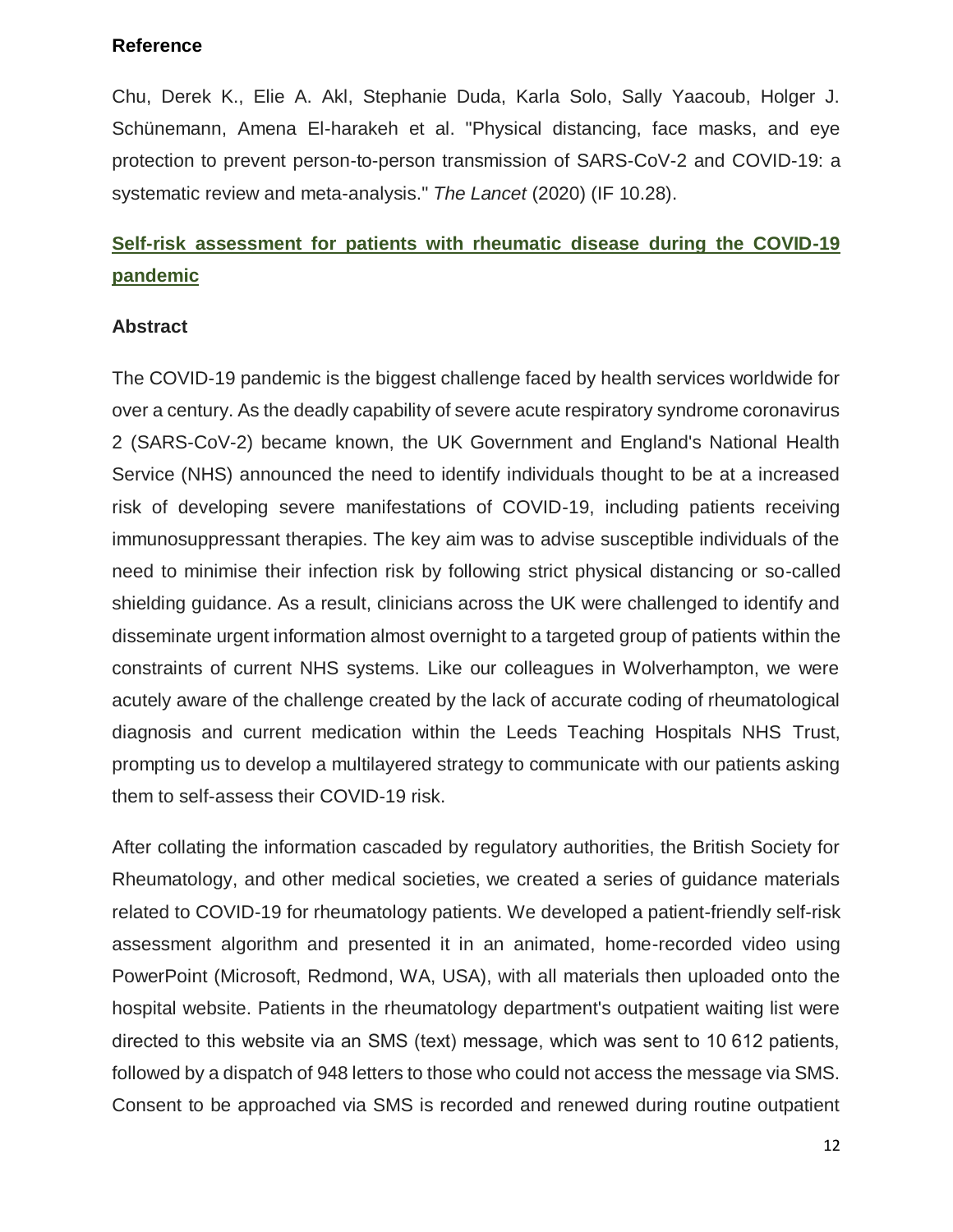reviews in our NHS trust. The video was uploaded onto YouTube.com and shared via Twitter. As of May 7, 2020, 6 weeks into the UK lockdown, the Leeds risk stratification video had been viewed 5442 times, and 1568 patients have identified themselves as high risk by filling in a dedicated e-form on our website. Furthermore, the locally produced algorithm and video have been adopted or modified by rheumatology colleagues in other centres and patient charities in the UK and abroad.

We believe that self-stratification has other benefits for rheumatology patients, particularly when treatment might have changed since their last hospital visit. Our tool emphasises that patients should be aware of the importance of glucocorticoids as an infection risk, with 5 mg or more of prednisolone increasing the risk stratification at each line of therapy, and that patients should be particularly scrupulous in their implementation of physical distancing.6 This therapy is often erroneously considered to be safer than diseasemodifying antirheumatic drugs by both patients and non-specialist doctors. Conversely, both patients and physicians often misunderstand that reducing all immunosuppressant therapies would reduce infection risk, so we felt it was important to emphasis that reducing therapy might be counter-productive since untreated disease, or the treatments needed to control flares, could be more deleterious than stable non-glucocorticoid immunosuppressants. These considerations exemplify how guided self-management can lead to constructive patient education. The main limitation of this approach is the fact that susceptible patients, including older individuals, might have no access to modern technologies including the internet and smartphones, and might find themselves overwhelmed by the amount of information provided in paper form. Evaluation of the effect of the tool is difficult at present because we cannot assess what proportion of patients correctly identified themselves as high risk or whether this self-identification led to behavioural change; however, analysis to answer these questions is now underway.

This is the first time in its 70-year history that the capacity of response of the NHS has been tested to such a scale. We have been positively surprised by the flexibility and agility of the system to introduce drastic change rapidly. Additionally, in our experience, patient engagement was encouraging and prompt, with 1307 unique views of the video within the first 48 h of publishing. As the country enters the next phase of response, new ways of working should consider direct patient empowerment as a major catalyst for delivering safe and effective care.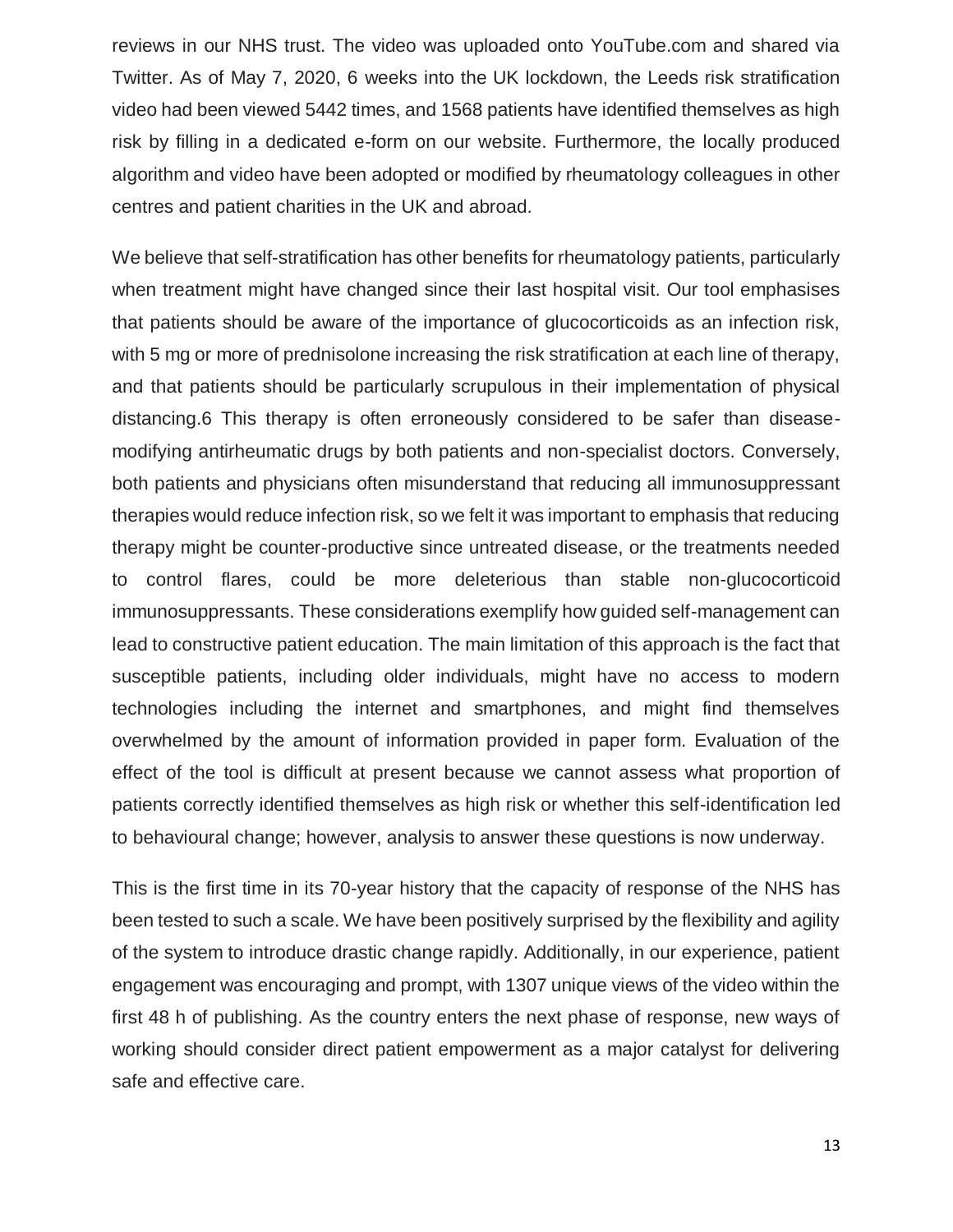We thank the Rheumatology Consultants and Nurse Specialist Team at Leeds Teaching Hospitals Trust. We also thank David Pickles and Michael Keeney for their help with internet assessments. All authors are supported by the National Institute for Health Research (NIHR) Leeds Biomedical Research Centre. The views expressed are those of the author and not necessarily those of the UK NHS, the NIHR, or the UK Department of Health. HM-O reports grants and personal fees from Janssen and Celgene; grants, personal fees, and non-financial support from Novartis, UCB, and Eli Lilly; and personal fees from Pfizer, Takeda, and AbbVie outside of the submitted work. AWM reports grants and personal fees from Roche; personal fees from Sanofi/Regeneron and GlaxoSmithKline; non-financial support from Regeneron; and grants from Kiniska Pharmaceuticals outside of the submitted work. EMV reports grants and personal fees from AstraZeneca; personal fees from GlaxoSmithKline, Roche, Aurinia, and ILTOO; and grants from Sandoz outside of the submitted work. SD reports personal fees from UCB and Chugai outside of the submitted work. All other authors declare no competing interests.

#### **Reference**

Marzo-Ortega, Helena, Ai Lyn Tan, Lesley-Anne Bissell, Ann W. Morgan, Claire Vandevelde, Edward M. Vital, and Shouvik Dass. "Self-risk assessment for patients with rheumatic disease during the COVID-19 pandemic." The Lancet Rheumatology (2020).

# **BOOKS**

### **Publication Date: June 2020**

## **The COVID-19 Catastrophe: What's Gone Wrong and How to Stop It Happening Again**

The global response to the Covid-19 pandemic is the greatest science policy failure in a generation. We knew this was coming. Warnings about the threat of a new pandemic have been made repeatedly since the 1980s and it was clear in January that a dangerous new virus was causing a devastating human tragedy in China. And yet the world ignored the warnings. Why?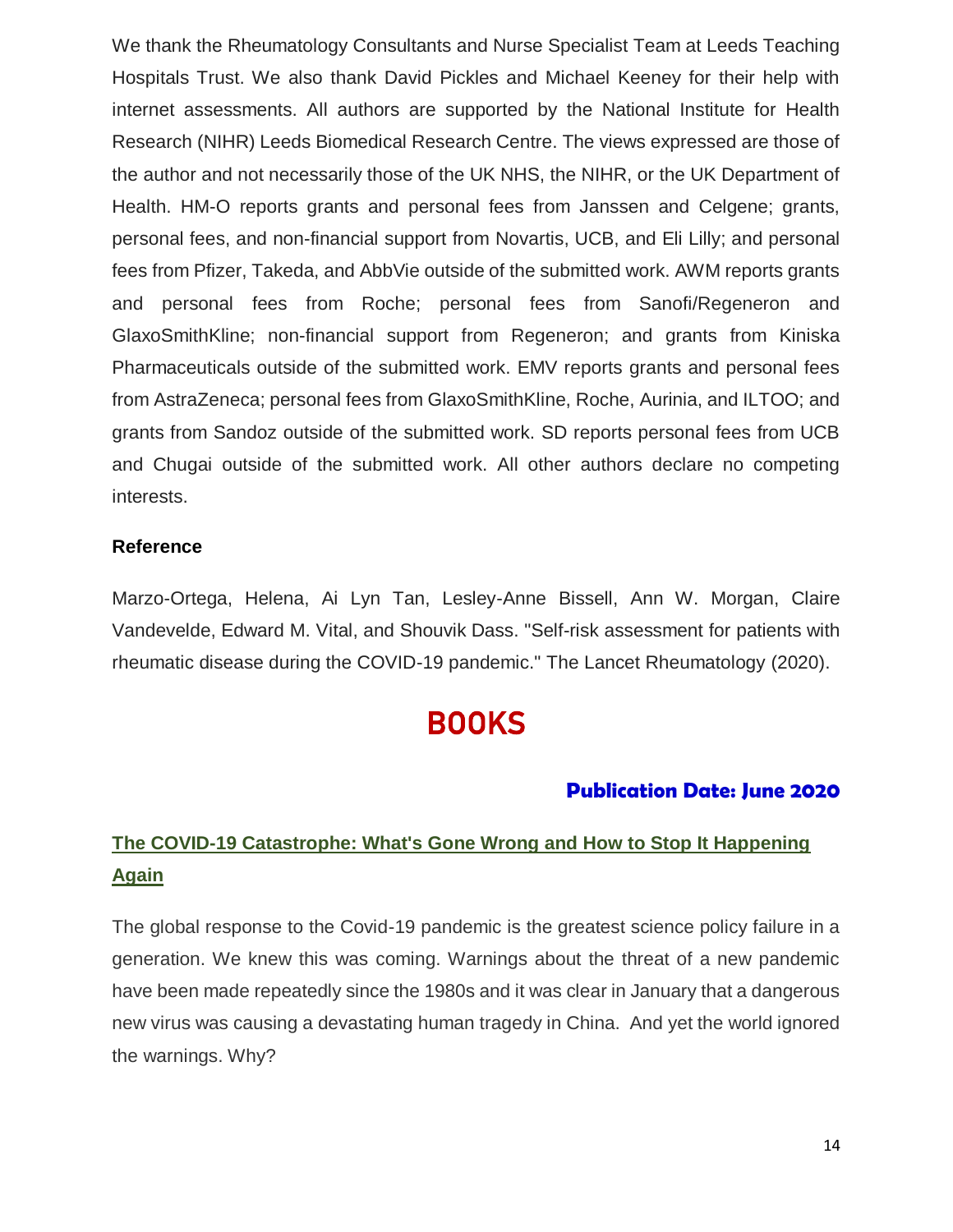In this short and hard-hitting book, Richard Horton, editor of the medical journal The Lancet, scrutinizes the actions that governments around the world took – and failed to take – as the virus spread from its origins in Wuhan to the global pandemic that it is today. He shows that many Western governments and their scientific advisors made assumptions about the virus and its lethality that turned out to be mistaken. Valuable time was lost while the virus spread unchecked, leaving health systems unprepared for the avalanche of infections that followed. Drawing on his own scientific and medical expertise, Horton outlines the measures that need to be put in place, at both national and international levels, to prevent this kind of catastrophe from happening again.

We're supposed to be living in an era where human beings have become the dominant influence on the environment, but Covid-19 has revealed the fragility of our societies and the speed with which our systems can come crashing down. We need to learn the lessons of this pandemic and we need to learn them fast because the next pandemic may arrive sooner than we think.

### **Reference**

https://www.amazon.co.uk/dp/1509546464/ref=rdr\_ext\_tmb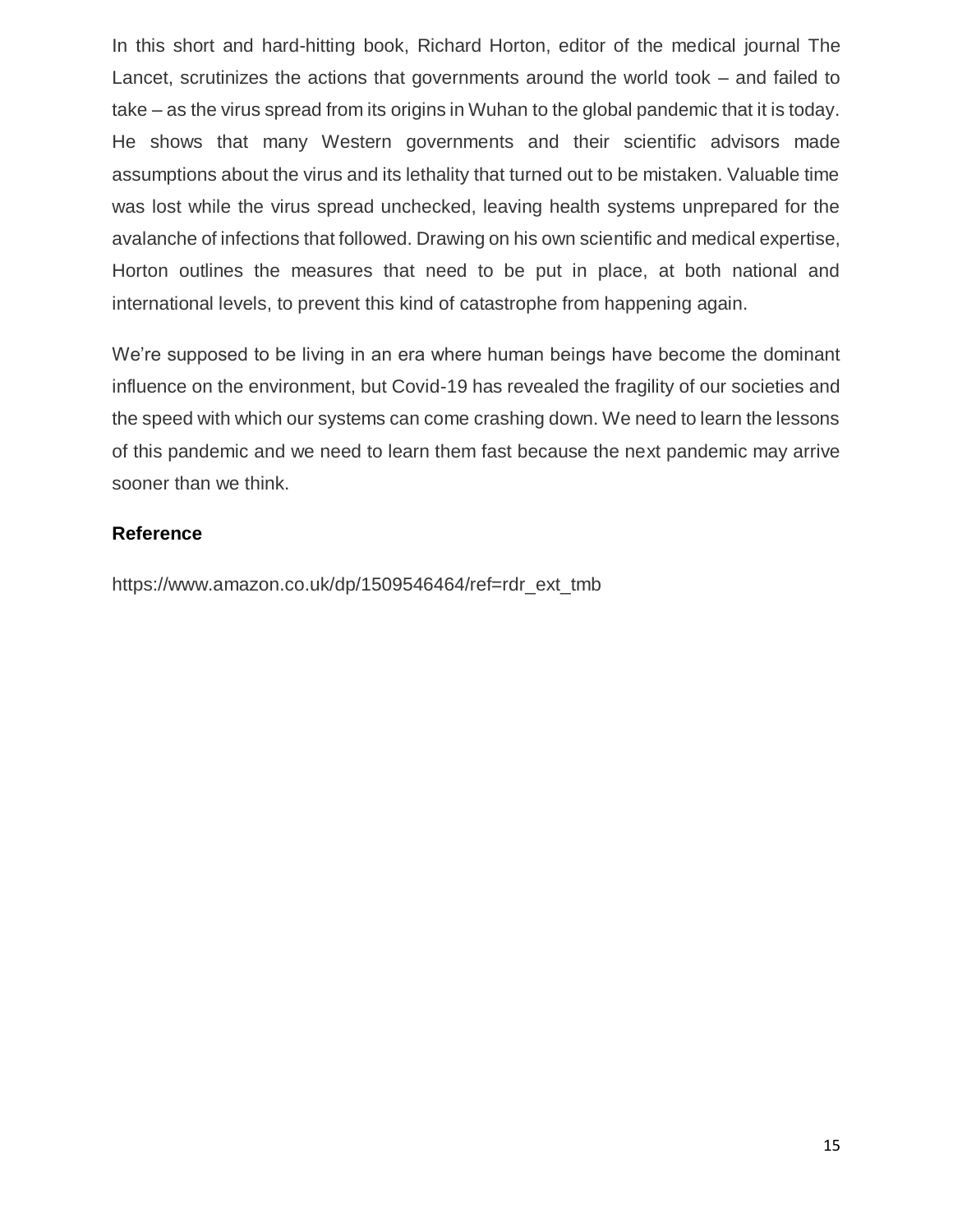# **NEWSLETTERS**

### **Publication Date: June 09, 2020**

# **Three big studies dim hopes that hydroxychloroquine can treat or prevent COVID-19**

Hydroxychloroquine and chloroquine, well known anti-malarial drugs and other diseases, were thought to be repurposed as drugs for controlling SARS-CoV-2. Since, few evidences came from test tube data, hundreds of trials have been launched around the globe. Scientists were trying the drugs in low and high doses; alone or combined with other drugs on different patient, to study their efficacy against COVID-19. For more details, visit the link given below.

### **Reference**

https://www.sciencemag.org/news/2020/06/three-big-studies-dim-hopeshydroxychloroquine-can-treat-or-prevent-covid-19

### **Publication Date: June 05, 2020**

### **COVID-19 Research in Brief: 30 May to 5 June, 2020**

Nature Medicine summarizes all the research you need to know this week to keep on top of how science is responding to the COVID-19 pandemic. It includes results of current clinical trials for plasma therapy against COVID-19 (by Ling Li), and randomized, doubleblind, placebo-controlled trial of prophylactic hydroxychloroquine treatment in multiple centers of USA and Canada. It also addresses dozens of researchers to question the provenance and validity of its data as well as the analytical techniques used, based on the [expression of concern](https://www.thelancet.com/journals/lanpub/article/PIIS0140-6736(20)31290-3/fulltext) about retraction of [Mehra co-workers' article](https://www.thelancet.com/journals/lancet/article/PIIS0140-6736(20)31180-6/fulltext) from *The Lancet* on hydroxychloroquine and chloroquine treatment of COVID-19. It also highlighted the efficacy of different face masks in reducing SARS-CoV-2 transmission. For more details, visit the link given below.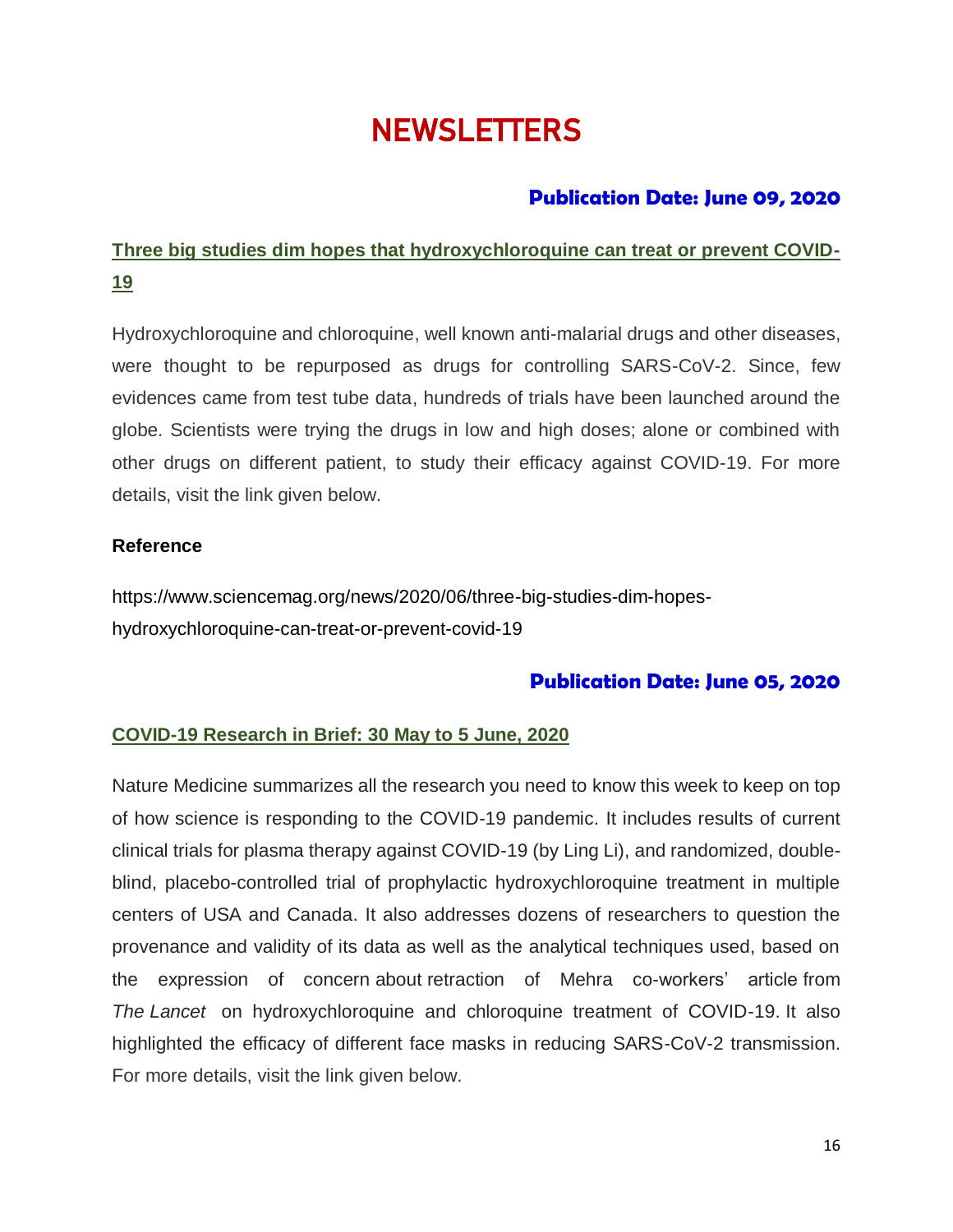### **Reference**

https://www.nature.com/articles/d41591-020-00023-z

## **VirusDisease Special Issue on COVID-19 (April – June, 2020): "The Global Emergence of Coronavirus in Human"**

SARS-CoV-2 has emerged in China and soon spread all over the world killing >1.9 lakh people. At present, the fear of CoV-2 looms everywhere resulting locked down in human society. The studies on such a contagious and lethal virus exploding in search of suitable measure to protect human life. We have planned a special issue of 'VirsuDisease' on "The Global Emergence of Coronavirus in Human", which will be published by June 2020. Original article, review, mini review and commentary are invited for this special issue. Some of the suggested areas: vaccine development, mutation and immune system evasion, effect on body organs, viral load dynamic and disease progress, antiviral compounds, foods and bioactive compounds for viral immunity boosting, virus in sputum and sputum on inert surface, asymptomatic carrier, animal to human and human to human transmission, coronavirus in pets and transmission to human, environmental factors in covid-19, temperature and viral stability, rapid diagnosis, country or state experience of covid-19 or any other topics.

### **Reference**

<https://www.springer.com/journal/13337/updates/17925176>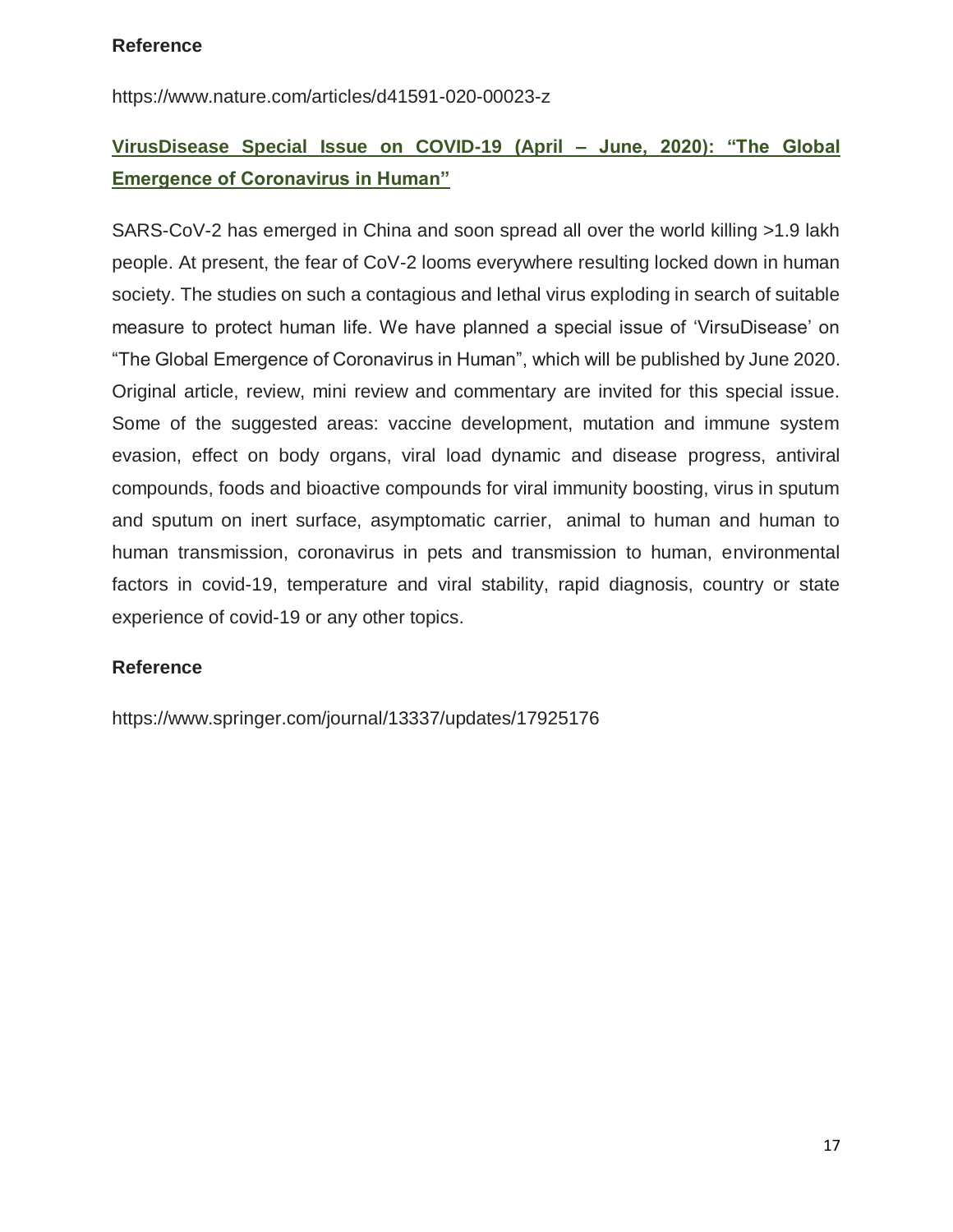### **Publication Date: June 04, 2020**

### **Autoimmune and inflammatory diseases following COVID-19**

#### **Abstract**

Emerging reports show that severe acute respiratory syndrome coronavirus 2 (SARS-CoV-2) infection precedes the appearance of various autoimmune and autoinflammatory diseases, including paediatric inflammatory multisystemic syndrome (PIMS) or multisystem inflammatory syndrome in children (MIS-C), thus adding to the growing mystery of this virus and raising questions about the nature of its link with autoimmune and autoinflammatory sequelae.

#### **Reference**

https://www.nature.com/articles/s41584-020-0448-7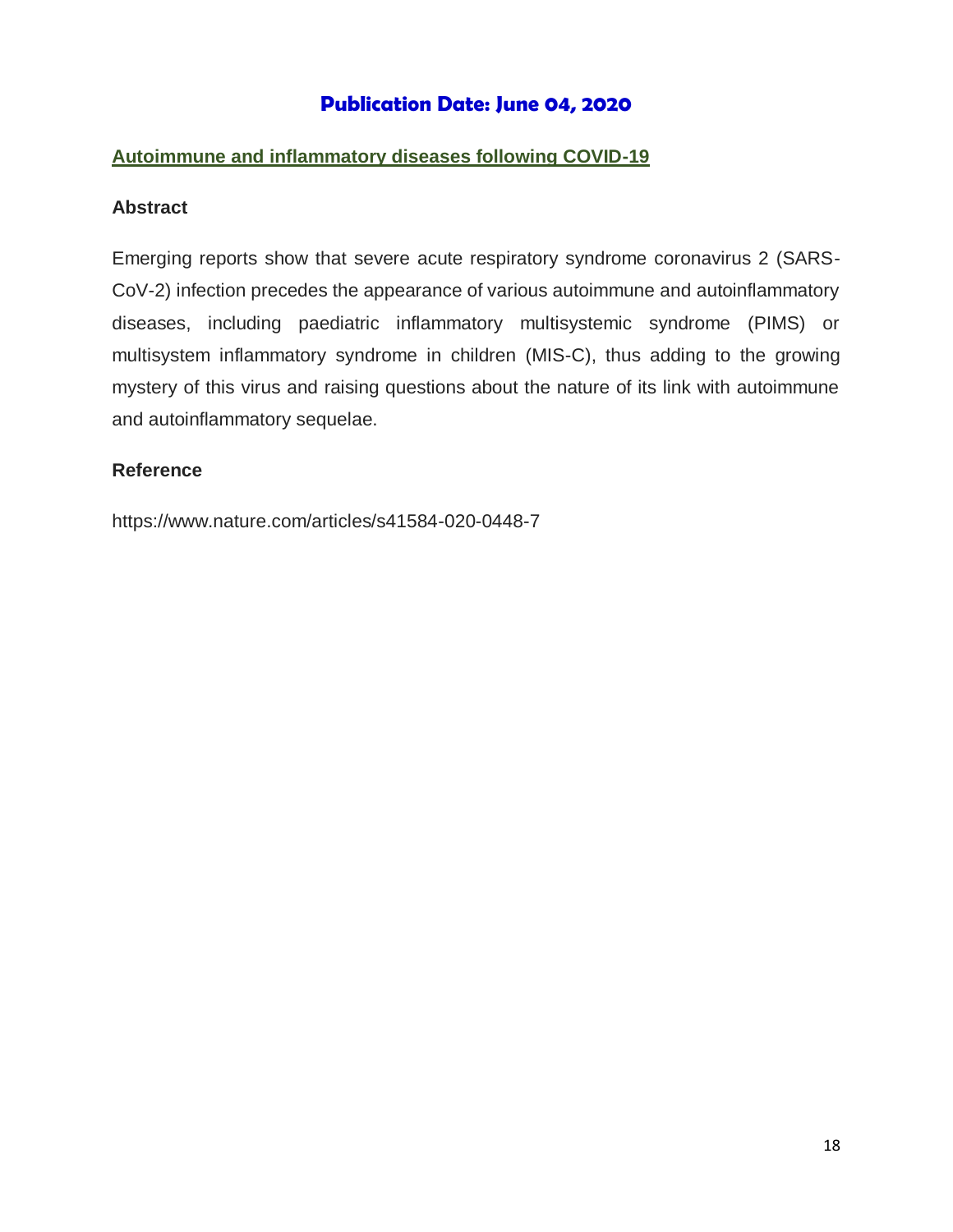### **Why coronavirus hits men harder: Sex hormones offer clues**

Data from all around the world showed that men face a greater risk of severe illness and death from COVID-19 than women. Recent studies showed that androgens (male hormones, such as testosterone) regulate key genes and appear to boost the virus' ability to get inside cells and cause infection. Other reports revealed that male pattern baldness is overrepresented among hospitalized COVID-19 male patients. For further details, follow the link given below.

### **Reference**

https://www.sciencemag.org/news/2020/06/why-coronavirus-hits-men-harder-sexhormones-offer-clues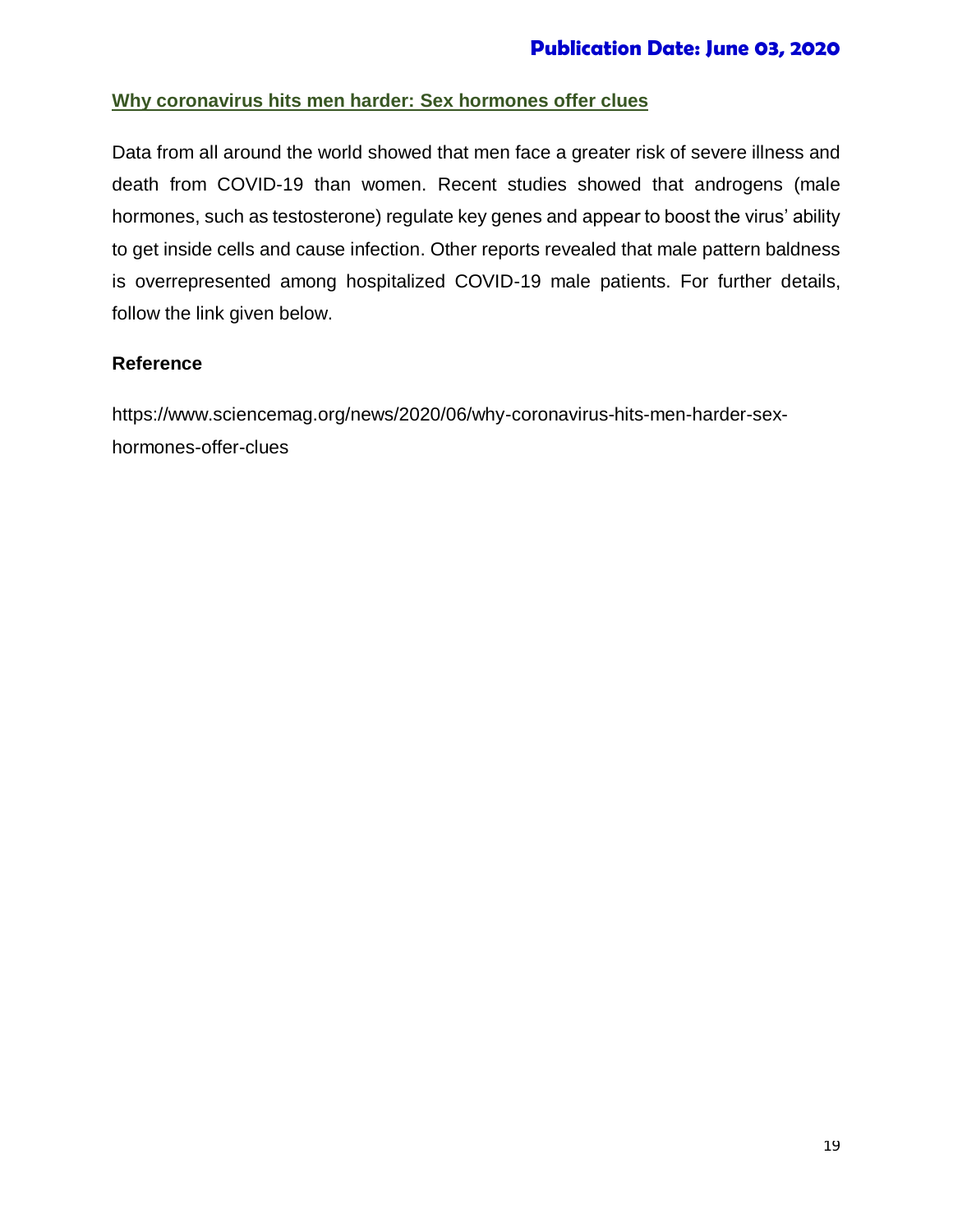# **COMMENTS**

### **Publication Date: June 8, 2020**

### **Pathologists in pursuit of the COVID-19 culprit**

### **Abstract**

The COVID-19 pandemic, caused by severe acute respiratory syndrome coronavirus 2 (SARS-CoV-2), has resulted in more than 5·7 million confirmed cases and 350 000 deaths globally as of May 28, according to the Johns Hopkins University Coronavirus Resource Center. Despite the vast number of reports on the epidemiology, immunology, radiology, and management of COVID-19, few publications on the disease's pathology have so far been available, and most have been single-case reports or small case series. This report showed angiotensin-converting enzyme 2 (ACE2) acts as a functional receptor for SARS-CoV-2, and allowed the entry of virus into host cells. It also revealed that levels of circulating ACE2 are higher in men than in women, which might account for the differences in severity and mortality between sexes. It also highlighted that the prevalence and intensity of endothelial necrosis, increased megakaryocytes in alveolar capillaries, and widespread arteriolar fibrin–platelet thrombi are far more pronounced in cases of COVID-19 than in typical cases. Thus, anticoagulation might be used as an important therapeutic strategy. For further details, follow the link given below.

### **Reference**

[https://www.thelancet.com/journals/laninf/article/PIIS1473-3099\(20\)30449-7/fulltext](https://www.thelancet.com/journals/laninf/article/PIIS1473-3099(20)30449-7/fulltext)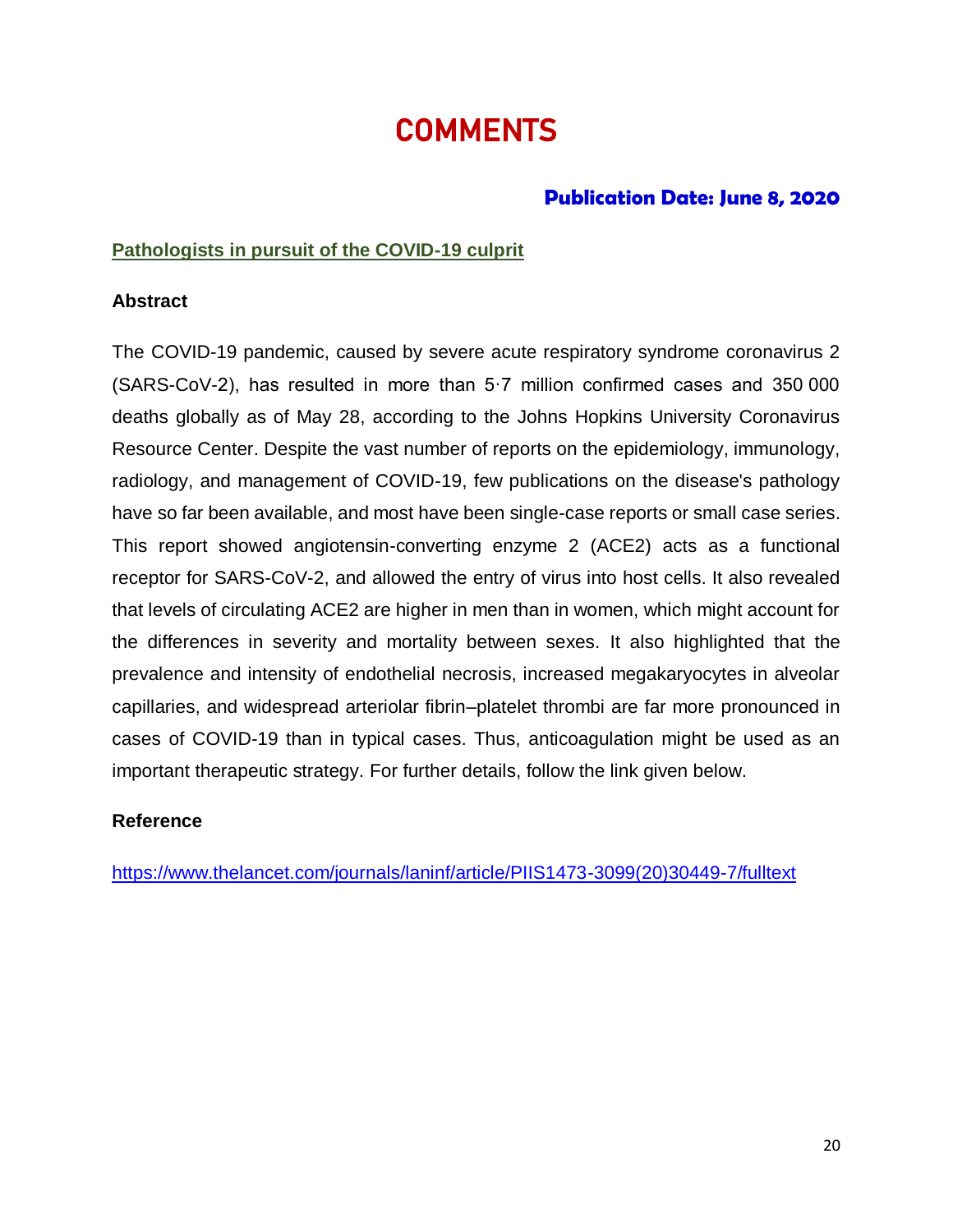# **Population serology for SARS-CoV-2 is essential to regional and global preparedness**

### **Abstract**

The emergence of severe acute respiratory syndrome coronavirus 2 (SARS-CoV-2), the virus that causes COVID-19, poses a tremendous threat to human health. There were more than 4 million confirmed cases and 300 000 reported deaths worldwide as of May 11, 2020. There have been warnings of a major coronavirus pandemic since the SARS outbreak in 2002–04, and in 2020 that threat has been realised. Although there are challenges ahead, but the current prevalence, the incidence of asymptomatic infections, and the true mortality remains unclear. To and colleagues' study showed that the current level of immunity is far below the herd immunity threshold and will not appreciably slow future spread, so testing, screening, and contact tracing from symptomatic and asymptomatic infections are still key to stopping further infections. Therefore, it is also needed to ascertain the probable effectiveness of current control measures so future strategies can be prioritised accordingly. For further details, follow the link given below.

### **Reference**

[https://www.thelancet.com/journals/lanmic/article/PIIS2666-5247\(20\)30055-0/fulltext](https://www.thelancet.com/journals/lanmic/article/PIIS2666-5247(20)30055-0/fulltext)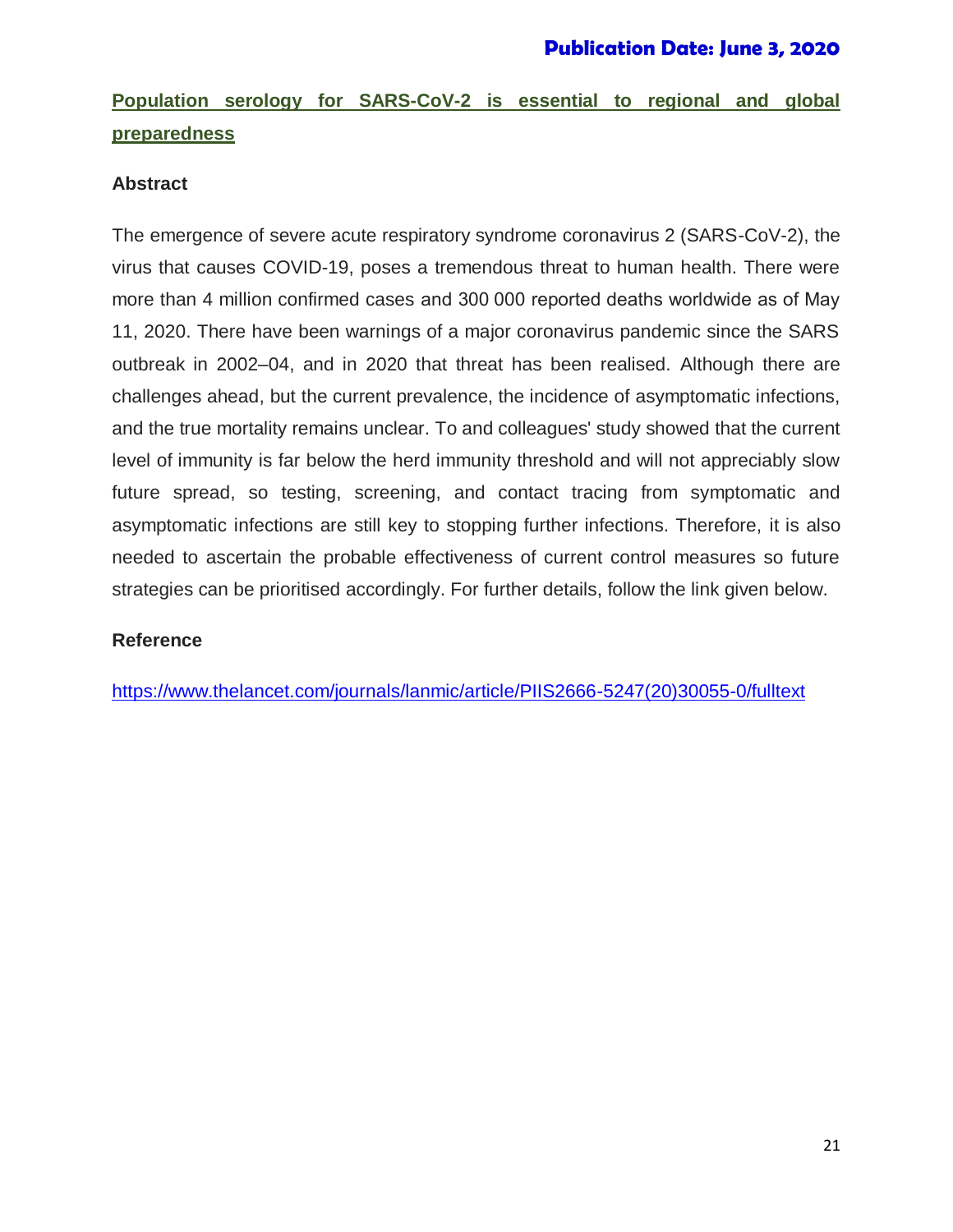### **Publication Date: June 2, 2020**

### **An integrated national scale SARS-CoV-2 genomic surveillance network**

The Coronavirus Disease 2019 (COVID-19) Genomics UK Consortium (COG-UK) was launched in March, 2020, with £20 million support from UK Research and Innovation, the UK Department of Health and Social Care, and Wellcome Trust. The goal of this consortium is to sequence severe acute respiratory syndrome coronavirus 2 (SARS-CoV-2) for up to 230 000 patients, health-care workers, and other essential workers in the UK with COVID-19, which will help to enable the tracking of SARS-CoV-2 transmission, identify viral mutations, and integrate with health data to assess how the viral genome interacts with cofactors and consequences of COVID-19. Results from this initiative are guiding decision makers, including the weekly reports to the UK Scientific Advisory Group for Emergencies (SAGE). This initiative is the first time that large-scale genomic epidemiology has been used to guide and inform the public health response to a pandemic in the UK, setting the stage for genomics to serve as a core tool for outbreak tracking in future pandemics. For further details, follow the link given below.

### **Reference**

https://www.thelancet.com/journals/lanmic/article/PIIS2666-5247(20)30054-9/fulltext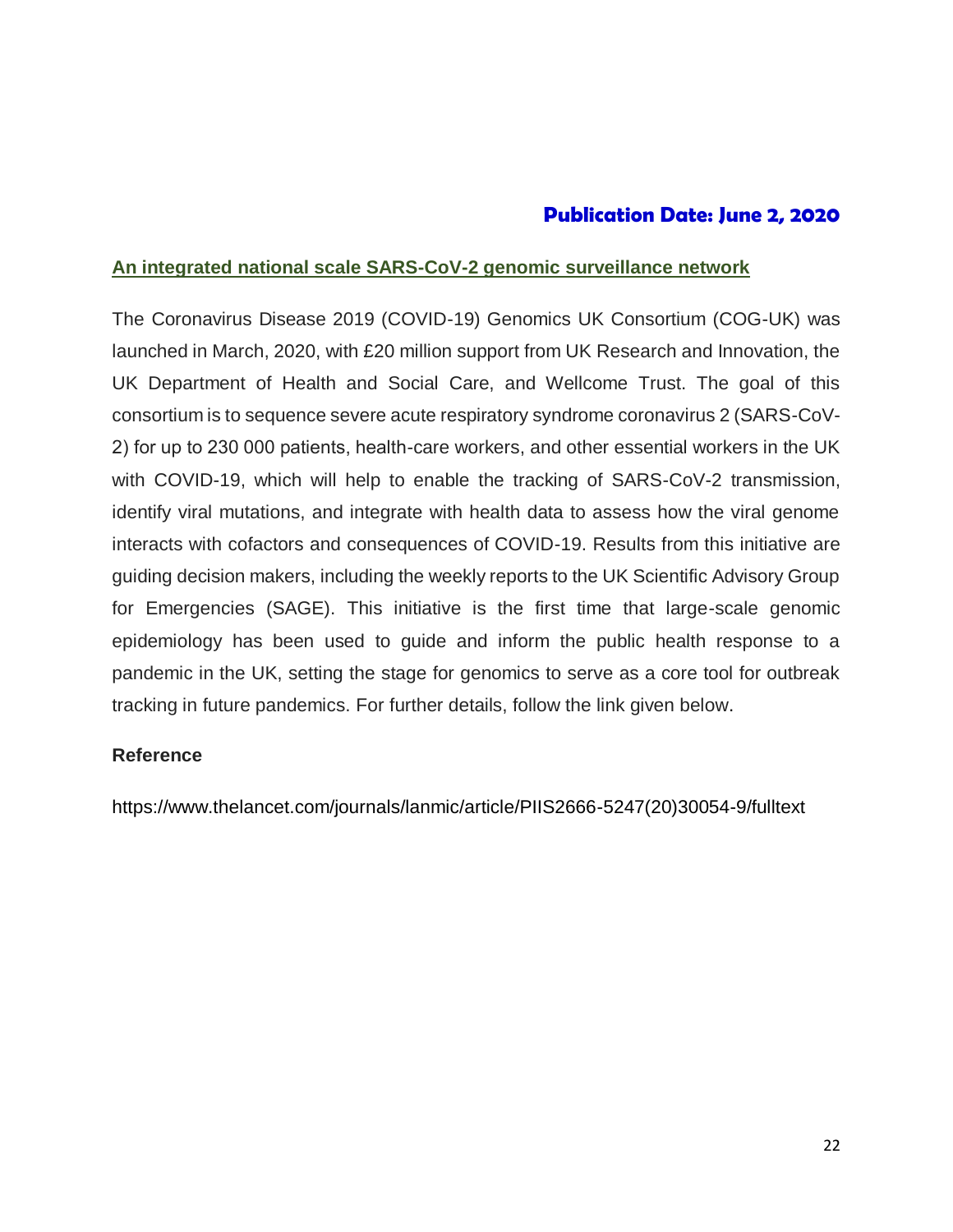# **COMMENTARY**

### **Publication Date: June 02, 2020**

# **Endpoints used in phase III randomized controlled trials of treatment options for COVID-19**

Studies to identify potential drugs effective in treating the coronavirus disease 2019 (COVID-19) are currently ongoing at a rapid pace, although no drug has yet shown improved mortality outcomes in a randomized clinical trial (RCT). Whether the ongoing RCTs are using endpoints that matter remains unknown. Summary of the endpoints used in the actively recruiting phase III RCTs for the treatment of COVID-19 is provided herein.

Recently, concerns have been raised about relaxing approval standards at the time of pandemic. These analyses showed that most trials tested new treatment options for SARS-CoV-2 include a surrogate measure, which may or may not predict clinical benefit. Further these findings suggested that, for most drugs, even after the trial is complete there would continue to be uncertainty in the beneficial effects of the drug due to the use of an endpoint that does not reflect clinical benefit. For further details, follow the link given below.

### **Reference**

[https://www.thelancet.com/journals/eclinm/article/PIIS2589-5370\(20\)30147-4/fulltext](https://www.thelancet.com/journals/eclinm/article/PIIS2589-5370(20)30147-4/fulltext)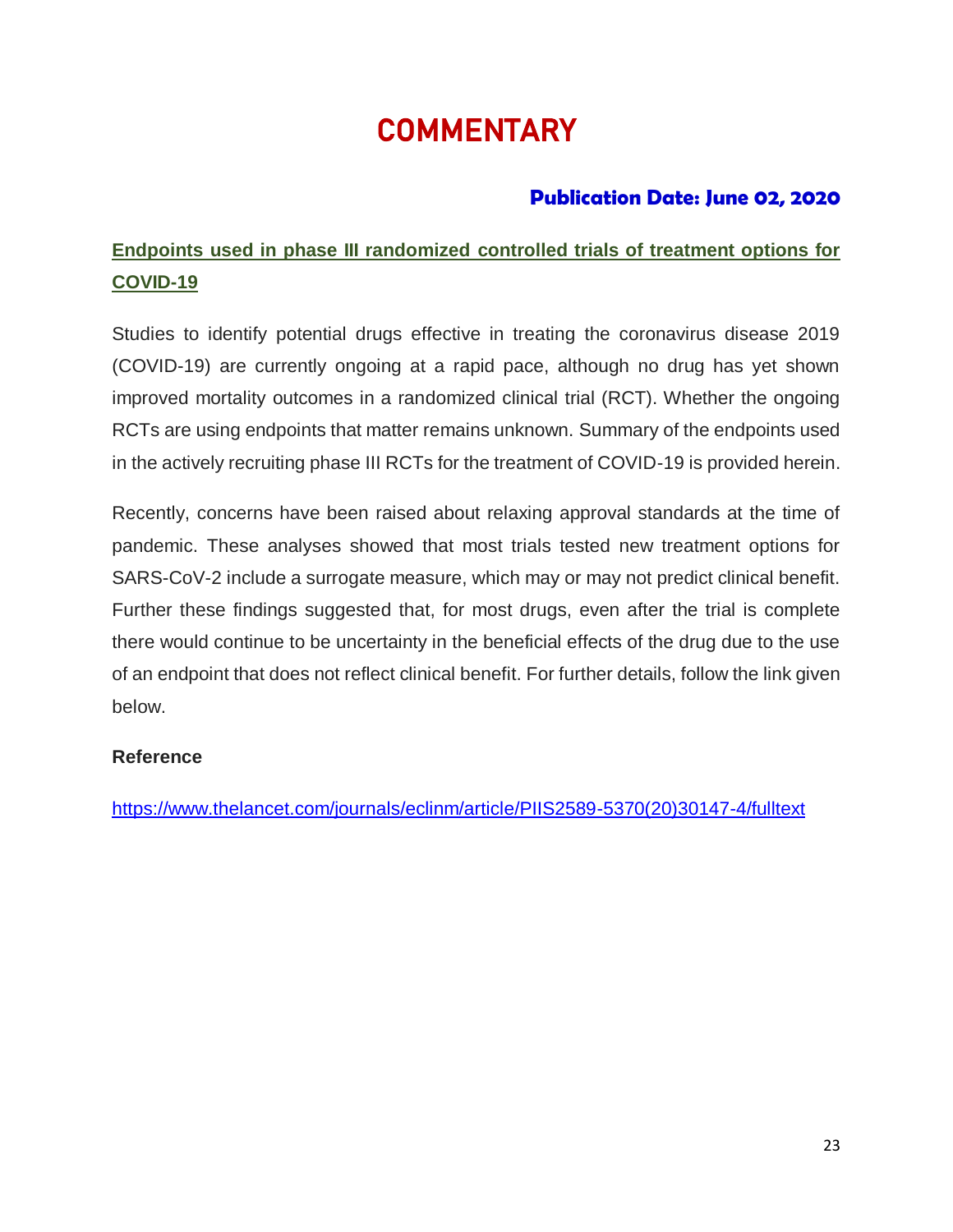# **EDITORIAL**

### **Publication Date: June 8, 2020**

### **Technology in the COVID-19 era: Pushing the boundaries**

### **Abstract**

In the continued absence of a vaccine or cure, efforts to contain the spread of severe acute respiratory syndrome coronavirus 2 (SARS-CoV-2) have focused mainly on establishing public health and social measures, such as frequent hand hygiene, physical distancing, and travel restrictions. Given the pressure to restart economies, governments worldwide have been racing to find ways to ease lockdown restrictions without putting public safety and the most vulnerable at risk, including people with diabetes.

One solution that several countries are relying on, but which so far only a few have adopted, is the use of contact-tracing apps, such as TraceTogether (Singapore), COVIDSafe (Australia), and AarogyaSetu (India). Contact tracing can help to control the transmission of the virus by alerting people, who might have been exposed to it so they can self-isolate. Central to the introduction of these apps is the issue of privacy and data protection, hence the use of the Bluetooth technology, rather than Global Positioning System data, to prevent location tracking. However, with the urgent need to introduce new technology during a pandemic, it can be easy to overlook some of the potential pitfalls associated. For further details, follow the link given below.

### **Reference**

https://www.thelancet.com/journals/landia/article/PIIS2213-8587(20)30191-1/fulltext